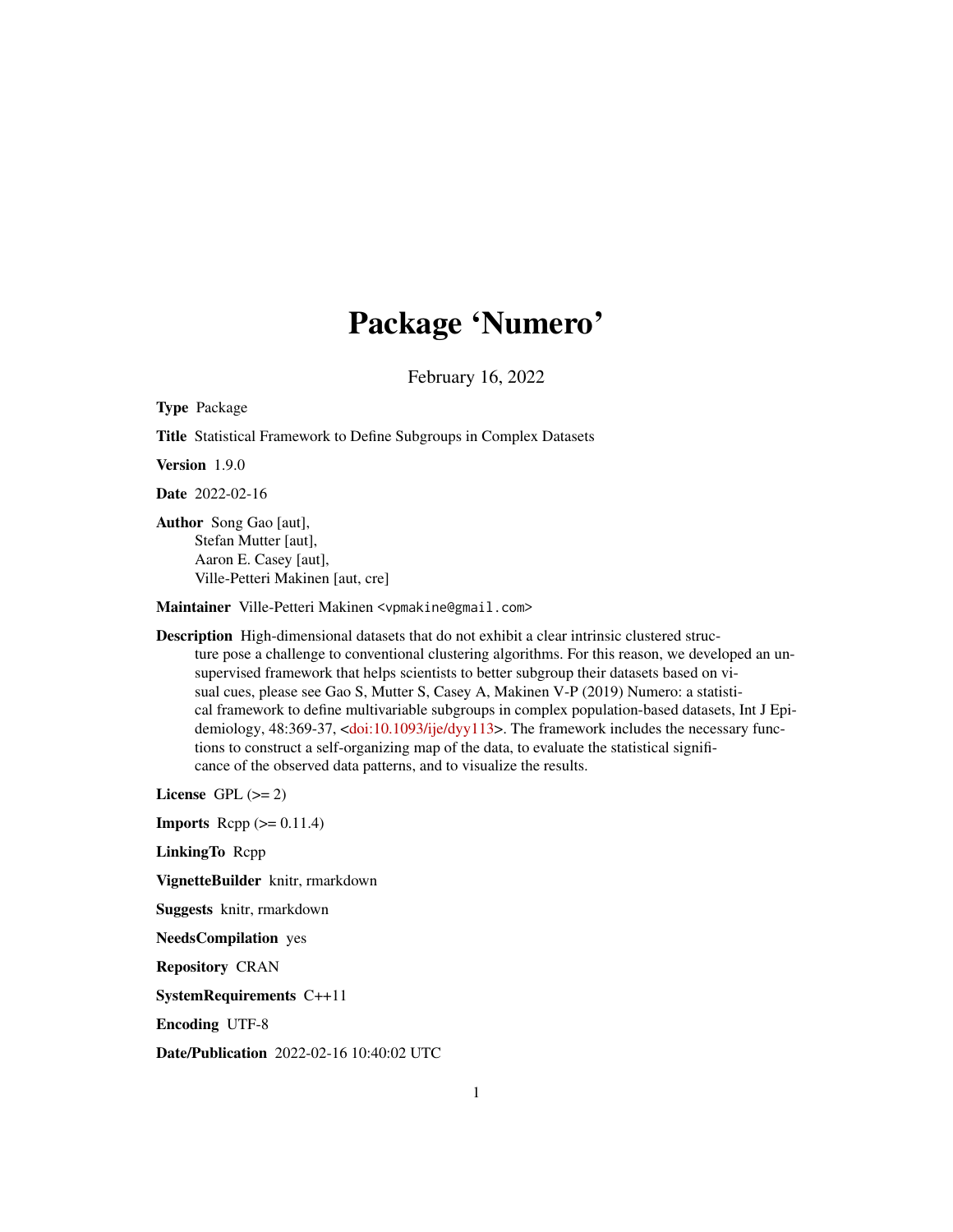# <span id="page-1-0"></span>R topics documented:

|  | 27             |
|--|----------------|
|  | 26             |
|  |                |
|  |                |
|  |                |
|  |                |
|  |                |
|  | <b>17</b>      |
|  | $-16$          |
|  |                |
|  |                |
|  | -11            |
|  |                |
|  | $\overline{8}$ |
|  | $\tau$         |
|  | 6              |
|  | 5              |
|  | 3              |
|  | $\overline{2}$ |

<span id="page-1-1"></span>nroAggregate *Regional averages on a self-organizing map*

# Description

Estimate district averages based on assigned map locations for each data point.

# Usage

```
nroAggregate(topology, districts, data = NULL)
```
# Arguments

| topology  | A data frame with K rows and six columns, see details.    |
|-----------|-----------------------------------------------------------|
| districts | An integer vector of M best-matching districts.           |
| data      | A vector of M elements or an M x N matrix of data values. |

# Details

Topology can be either the output from [nroKohonen\(](#page-6-1)) or a data frame in the same format as the element topology within the the output from [nroKohonen\(](#page-6-1)).

The input argument districts is expected to be the output from [nroMatch\(](#page-9-1)).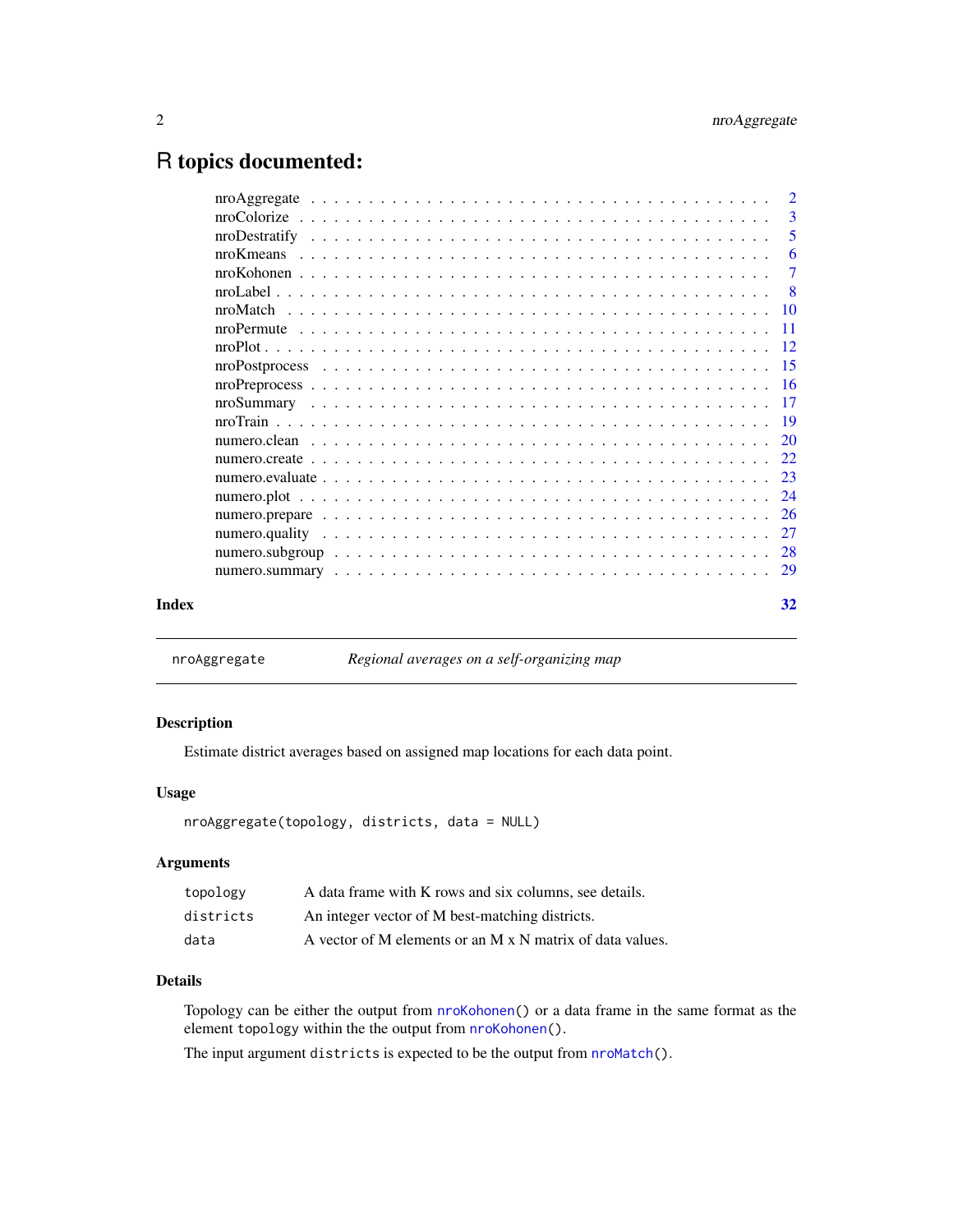#### <span id="page-2-0"></span>nroColorize 3

### Value

If the input argument data is empty, the histogram of the data points on the map is returned (a vector of K elements).

If data are available, a matrix of K rows and N columns that contains the average district values after smoothing is returned. The output includes the attribute 'histogram' that contains data point counts over each data column. Column names and the attribute 'binary' are copied from the input.

# Examples

```
# Import data.
fname <- system.file("extdata", "finndiane.txt", package = "Numero")
dataset <- read.delim(file = fname)
# Prepare training data.
trvars <- c("CHOL", "HDL2C", "TG", "CREAT", "uALB")
trdata <- scale.default(dataset[,trvars])
# K-means clustering.
km <- nroKmeans(data = trdata)
# Self-organizing map.
sm <- nroKohonen(seeds = km)
sm \leftarrow nroTrain(map = sm, data = trdata)# Assign data points into districts.
matches <- nroMatch(centroids = sm, data = trdata)
# District averages for one variable.
chol <- nroAggregate(topology = sm, districts = matches,
                     data = dataset$CHOL)
print(chol)
# District averages for all variables.
planes <- nroAggregate(topology = sm, districts = matches, data = dataset)
print(head(planes))
```
<span id="page-2-1"></span>

| nroColorize | Assign colors based on value |
|-------------|------------------------------|
|             |                              |

#### Description

Assign colors to map districts based on the respective district values.

#### Usage

```
nroColorize(values, ranges = NULL, amplitudes = 1, palette = "rhodo")
```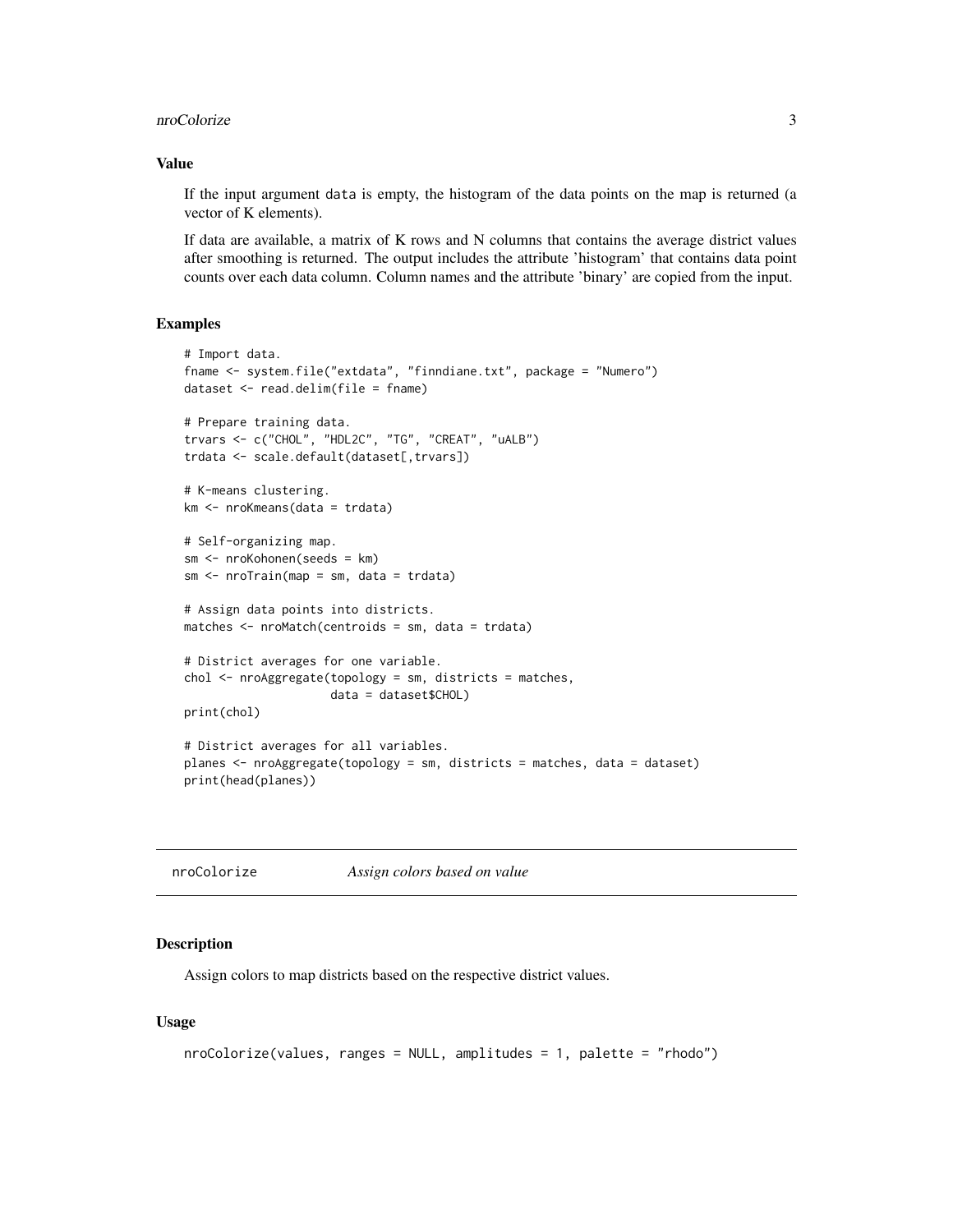#### Arguments

| values     | A vector of K values or a K x N data frame, where K is the number of map<br>districts and N is the number of variables. |
|------------|-------------------------------------------------------------------------------------------------------------------------|
| ranges     | A data frame with N rows and 2 columns, see details.                                                                    |
| amplitudes | Single value or a vector of N elements or a data frame of N rows that contains<br>the column AMPLITUDE.                 |
| palette    | One of pre-defined colormap names (see details).                                                                        |
|            |                                                                                                                         |

# Details

The argument ranges sets the minimum and maximum district values irrespective of the contents of values. It can be used as a fixed reference across different colorings to ensure that the same value produces the same color across function calls.

The argument amplitudes controls the proportion of the color range that is available for the district value range. For proportions below 1, the minimum district value is assigned to a color that is between the first and middle element in the color palette, and the maximum is assigned to a color that is between the middle and the last element. If amplitude is greater than 1, extreme low and high values are clipped to the first and last color in the palette, respectively.

Available color palettes include "grey", "fire", "jungle", "miami", "rhodo" or "tan". Any other word will revert to a rainbow colormap.

# Value

A matrix of hexadecimal color codes as strings. The output also includes the attribute 'contrast' that indicates which colors have a good contrast with black as opposed to white, the attribute 'ranges' that contains a copy of the dynamic ranges across districts, and the attribute 'palette' that indicates the color scheme.

```
# Import data.
fname <- system.file("extdata", "finndiane.txt", package = "Numero")
dataset <- read.delim(file = fname)
# Prepare training data.
trvars <- c("CHOL", "HDL2C", "TG", "CREAT", "uALB")
trdata <- scale.default(dataset[,trvars])
# K-means clustering.
km <- nroKmeans(data = trdata)
# Self-organizing map.
sm <- nroKohonen(seeds = km)
sm <- nroTrain(map = sm, data = trdata)
# Assign data points into districts.
matches <- nroMatch(centroids = sm, data = trdata)
# District averages for all variables.
```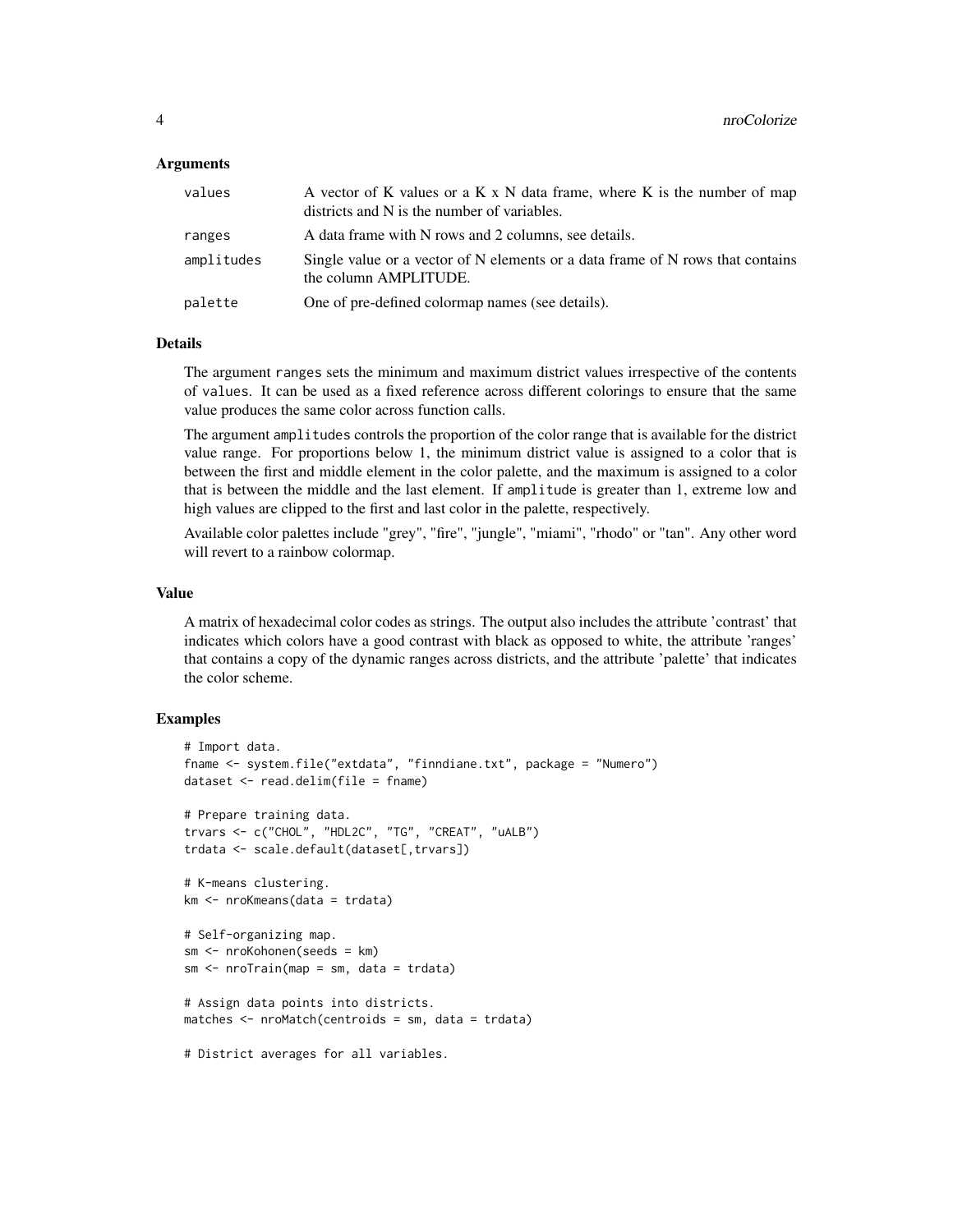# <span id="page-4-0"></span>nroDestratify 5

```
planes <- nroAggregate(topology = sm, districts = matches, data = dataset)
# District colors for cholesterol.
chol <- nroColorize(values = planes[,"CHOL"])
print(head(chol))
# District colors for all variables.
colrs <- nroColorize(values = planes)
print(head(colrs))
```
nroDestratify *Mitigate data stratification*

# Description

Removes differences in value distribution within subsets of data points.

#### Usage

```
nroDestratify(data, labels)
```
#### Arguments

| data   | A matrix or a data frame with M rows. |
|--------|---------------------------------------|
| labels | A vector of M subset labels.          |

# Details

Only non-binary numerical columns are processed, the rest will be excluded from the results.

The de-stratification algorithm is based on ranked data: the distribution of each subset will be mapped to the pooled distribution over all subsets by matching subset-specific ranking with ranking of all values.

#### Value

A matrix of de-stratified values. The output also includes the attribute 'incomplete' that lists those columns where (some of) the values were set to missing due to processing failures.

```
# Import data.
fname <- system.file("extdata", "finndiane.txt", package = "Numero")
dataset <- read.delim(file = fname)
# Remove sex differences for creatinine.
creat <- nroDestratify(dataset$CREAT, dataset$MALE)
# Compare creatinine distributions.
men <- which(dataset$MALE == 1)
```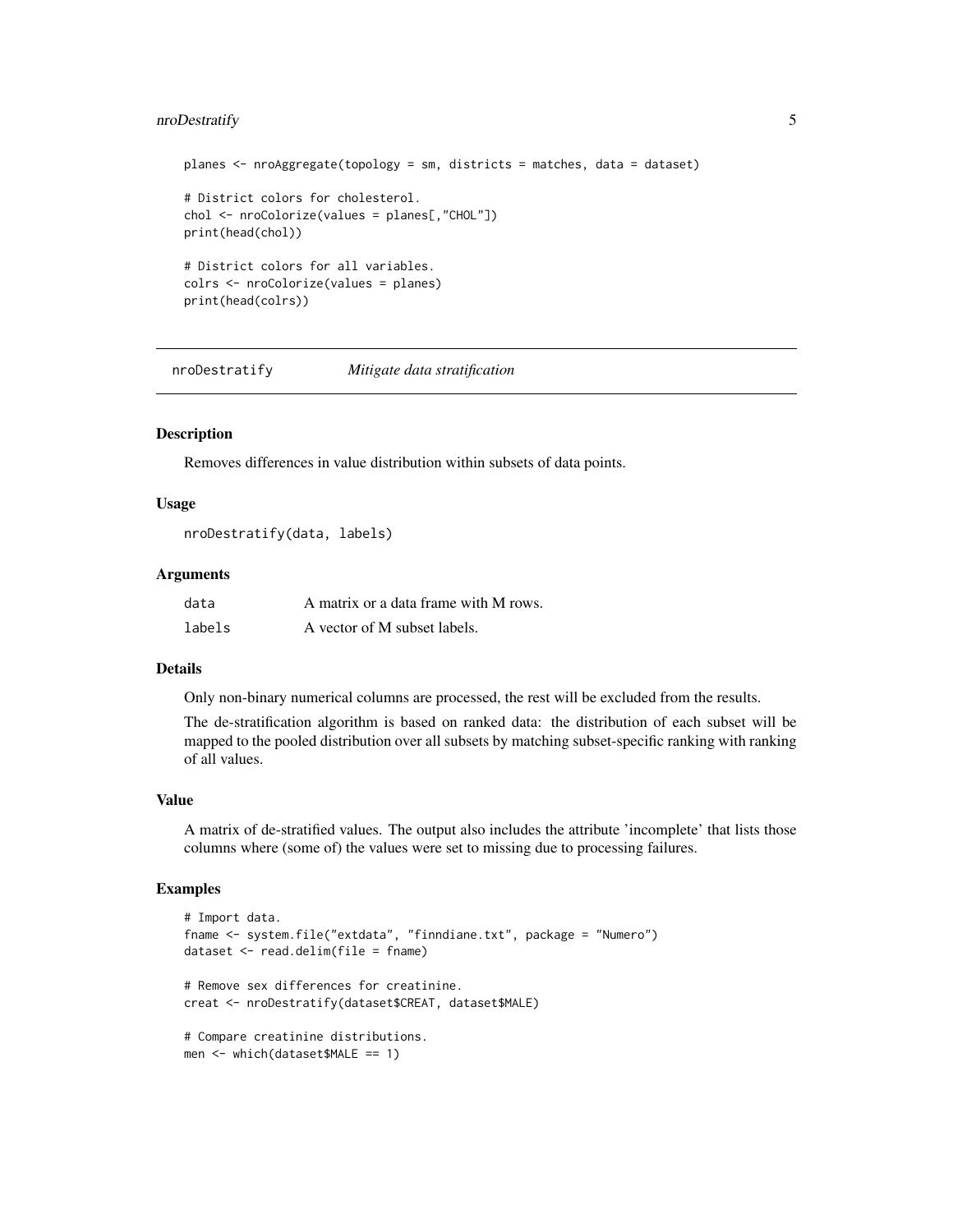```
women <- which(dataset$MALE == 0)
print(summary(dataset[men,"CREAT"]))
print(summary(dataset[women,"CREAT"]))
print(summary(creat[men]))
print(summary(creat[women]))
# Remove sex differences (produces warnings for binary traits).
ds <- nroDestratify(dataset, dataset$MALE)
# Compare HDL2C distributions.
print(summary(dataset[men,"HDL2C"]))
print(summary(dataset[women,"HDL2C"]))
print(summary(ds[men,"HDL2C"]))
print(summary(ds[women,"HDL2C"]))
```
<span id="page-5-1"></span>nroKmeans *K-means clustering*

# Description

K-means clustering for multi-dimensional data.

#### Usage

```
nroKmeans(data, k = 3, subsample = NULL, balance = 0, message = NULL)
```
#### Arguments

| data      | A data frame or a matrix.                                                          |
|-----------|------------------------------------------------------------------------------------|
| k         | Number of centroids.                                                               |
| subsample | Number of randomly selected rows used during a single training cycle.              |
| balance   | Penalty parameter for size difference between clusters.                            |
| message   | If positive, progress information is printed at the specified interval in seconds. |

#### Details

The K centroids are determined by Lloyd's algorithm with Euclidean distances or by using 1 - Pearson correlation as the distance measure.

If subsample is less than the number of data rows, a random subset of the specified size is used for each training cycle. By default, subsample is set automatically depending on the size of the dataset.

If balance  $= 0.0$ , the algorithm is applied with no balancing, if balance  $= 1.0$  all the clusters will be forced to be of equal size. Intermediate values are permitted. Note that if subsampling is applied, balancing may become less accurate.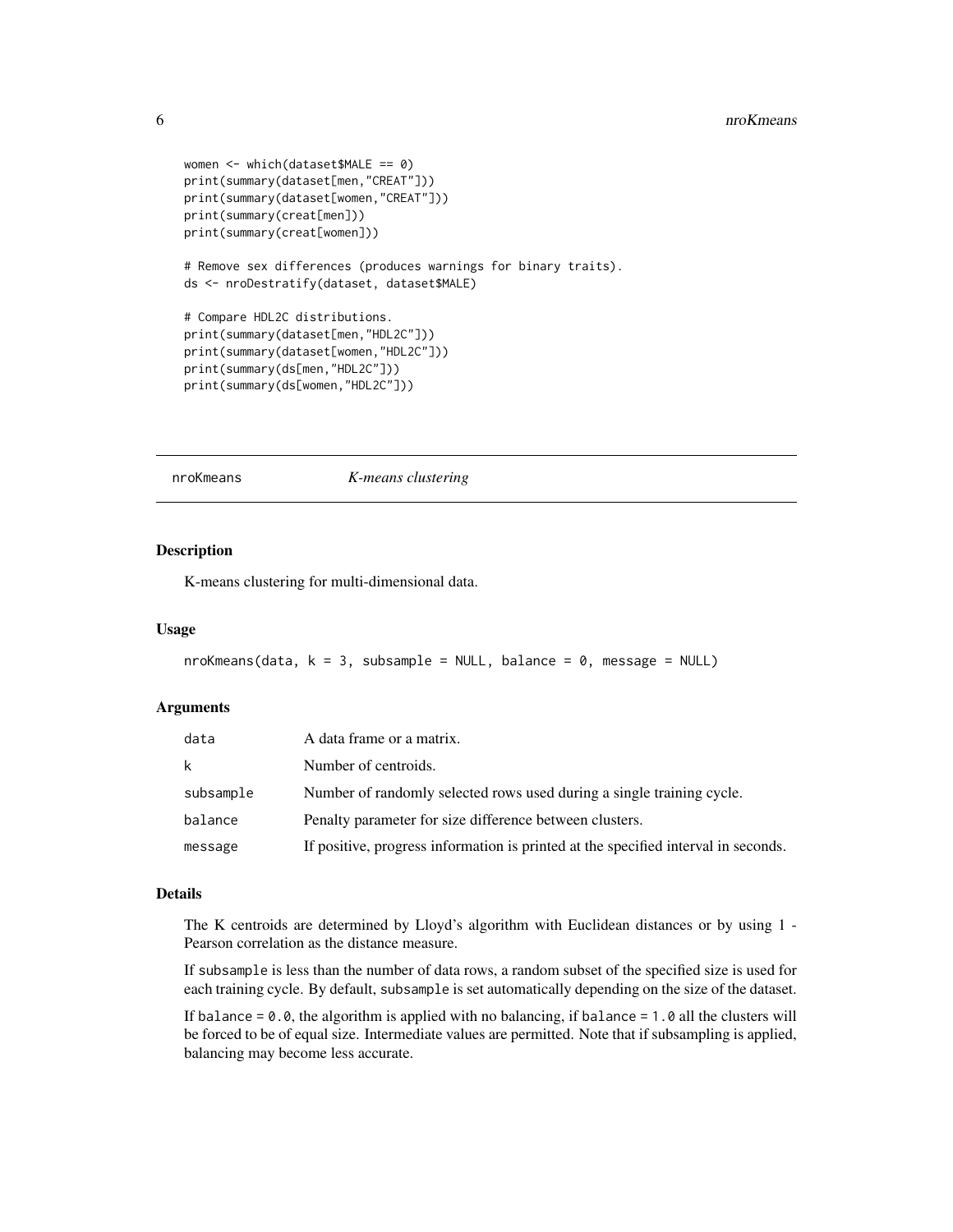#### <span id="page-6-0"></span>nroKohonen 7

# Value

A list with named elements: centroids is a matrix of the main results, layout contains the bestmatching centroid labels and model residuals for each usable data point and history is the chronological record of training errors. The subsampling parameter that was used during training is stored in the element subsample.

# Examples

```
# Import data.
fname <- system.file("extdata", "finndiane.txt", package = "Numero")
dataset <- read.delim(file = fname)
# Prepare training data.
trvars <- c("CHOL", "HDL2C", "TG", "CREAT", "uALB")
trdata <- scale.default(dataset[,trvars])
# Unbalanced K-means clustering.
km0 \le -\text{nroKmeans} (data = trdata, k = 5, balance = 0.0)
print(table(km0$layout$BMC))
print(km0$centroids)
# Balanced K-means clustering.
km1 <- nroKmeans(data = trdata, k = 5, balance = 1.0)
print(table(km1$layout$BMC))
print(km1$centroids)
```
<span id="page-6-1"></span>nroKohonen *Self-organizing map*

#### Description

Interpolates the initial district profiles of a self-organizing map based on pre-determined seed profiles.

#### Usage

```
nroKohonen(seeds, radius = 3, smoothness = 1.0)
```
# Arguments

| seeds      | A matrix or a data frame of K rows and N columns.     |
|------------|-------------------------------------------------------|
| radius     | Map radius.                                           |
| smoothness | Rigidity of the map to adapt to regional differences. |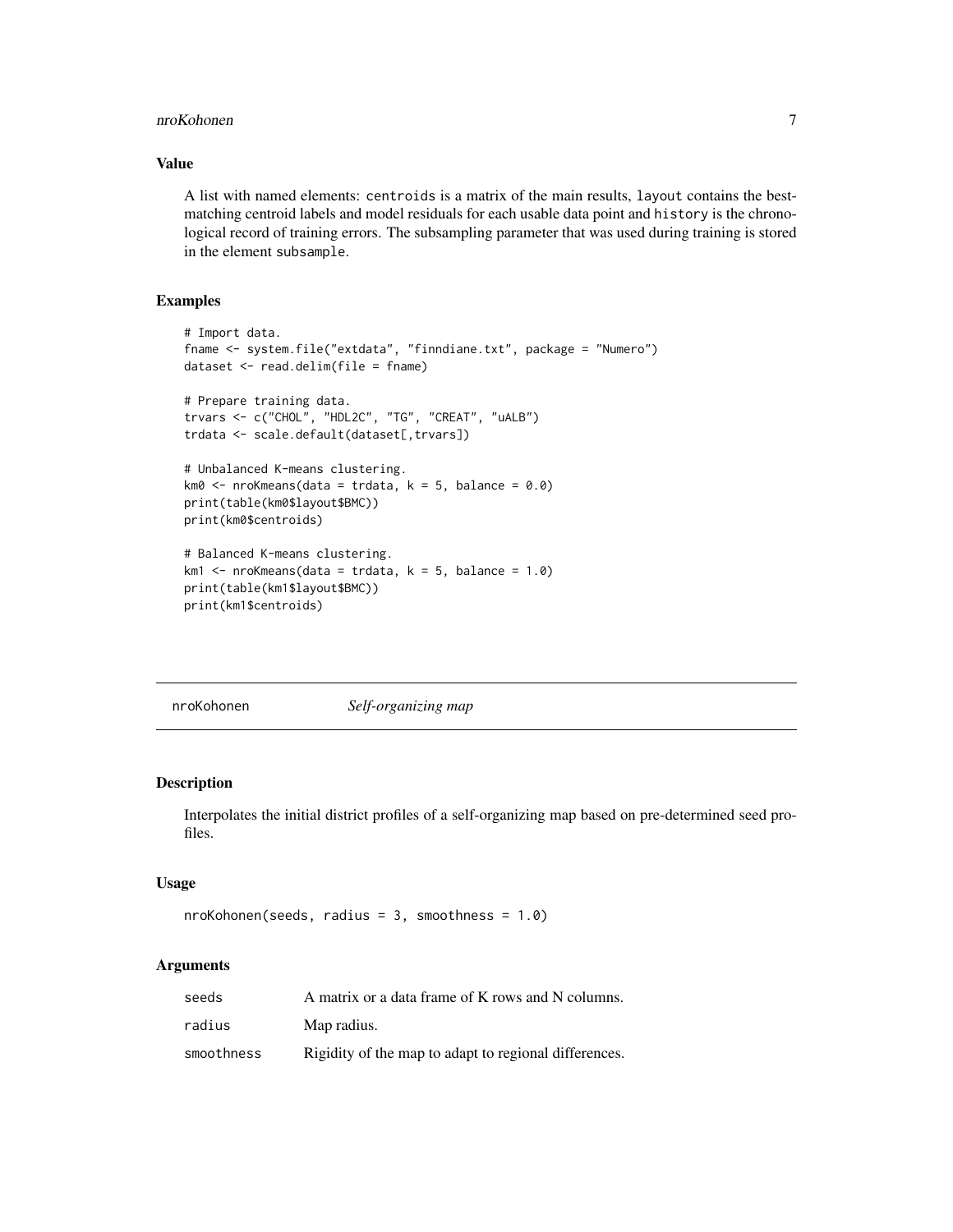# Value

A list of named elements: centroids contains the N-dimensional district profiles, and topology is an H  $x$  6 matrix that contains the 2D spatial layout for the map districts: the first two columns  $(X,$ Y) indicate the positions of districts in Cartesian coordinates, the other four columns (RADIUS1, RADIUS2, ANGLE1, ANGLE2) define the perimeter of the district areas for visualisation on a circular map.

Additional parameters are stored as attributes in topology.

The function is named after Teuvo Kohonen, the inventor of the self-organizing map.

#### See Also

Please see [nroKmeans\(](#page-5-1)) to create the seeds.

#### Examples

```
# Import data.
fname <- system.file("extdata", "finndiane.txt", package = "Numero")
dataset <- read.delim(file = fname)
```

```
# Prepare training data.
trvars <- c("CHOL", "HDL2C", "TG", "CREAT", "uALB")
trdata <- scale.default(dataset[,trvars])
```
# K-means clustering. km <- nroKmeans(data = trdata)

```
# Self-organizing map.
sm <- nroKohonen(seeds = km)
print(head(sm$centroids))
print(head(sm$topology))
```
nroLabel *Label pruning*

#### Description

Optimize the look and selection of labels on map districts.

#### Usage

```
nroLabel(topology, values, gap = 2.3)
```
# Arguments

| topology | A data frame with K rows and six columns, see details.                                                                  |
|----------|-------------------------------------------------------------------------------------------------------------------------|
| values   | A vector of K values or a K x N data frame, where K is the number of map<br>districts and N is the number of variables. |
| gap      | Minimum distance between map districts with non-empty labels.                                                           |

<span id="page-7-0"></span>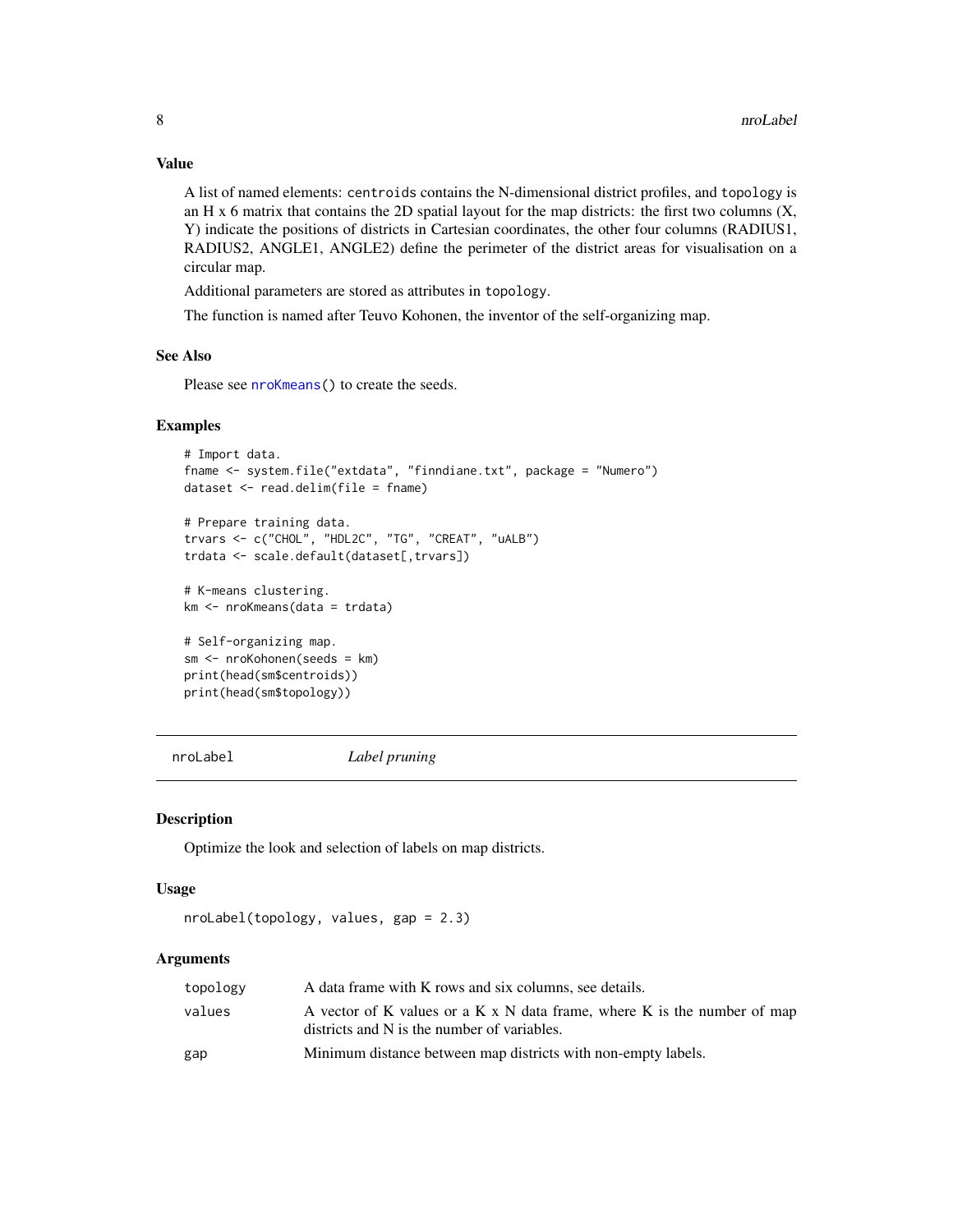#### <span id="page-8-0"></span>nroLabel 9

# Details

The function assigns visible labels for districts based on the absolute deviations from the average district value. The most extreme districts are picked first, and then the remaining districts are prioritized based on their value and distance to the other districts already labeled. Columns that are listed in the attribute "binary" in values are given percentage labels.

Topology can be either the output from [nroKohonen\(](#page-6-1)) or a data frame in the same format as the element topology within the aforementioned output list.

## Value

A matrix with K rows and N columns that contains selected labels for the map districts for each of the columns in values. The output has the attribute 'visible' that contains binary flags to guide visibility.

```
# Import data.
fname <- system.file("extdata", "finndiane.txt", package = "Numero")
dataset <- read.delim(file = fname)
# Prepare training data.
trvars <- c("CHOL", "HDL2C", "TG", "CREAT", "uALB")
trdata <- scale.default(dataset[,trvars])
# K-means clustering.
km <- nroKmeans(data = trdata)
# Self-organizing map.
sm <- nroKohonen(seeds = km)
sm \leftarrow nroTrain(map = sm, data = trdata)# Assign data points into districts.
matches <- nroMatch(centroids = sm, data = trdata)
# District averages for all variables.
planes <- nroAggregate(topology = sm, districts = matches, data = dataset)
# District labels for cholesterol.
chol <- nroLabel(topology = sm, values = planes[,"CHOL"])
print(head(attr(chol, "visible")))
print(head(chol))
# District labels for all variables.
colrs <- nroLabel(topology = sm, values = planes)
print(head(attr(colrs, "visible")))
print(head(colrs))
```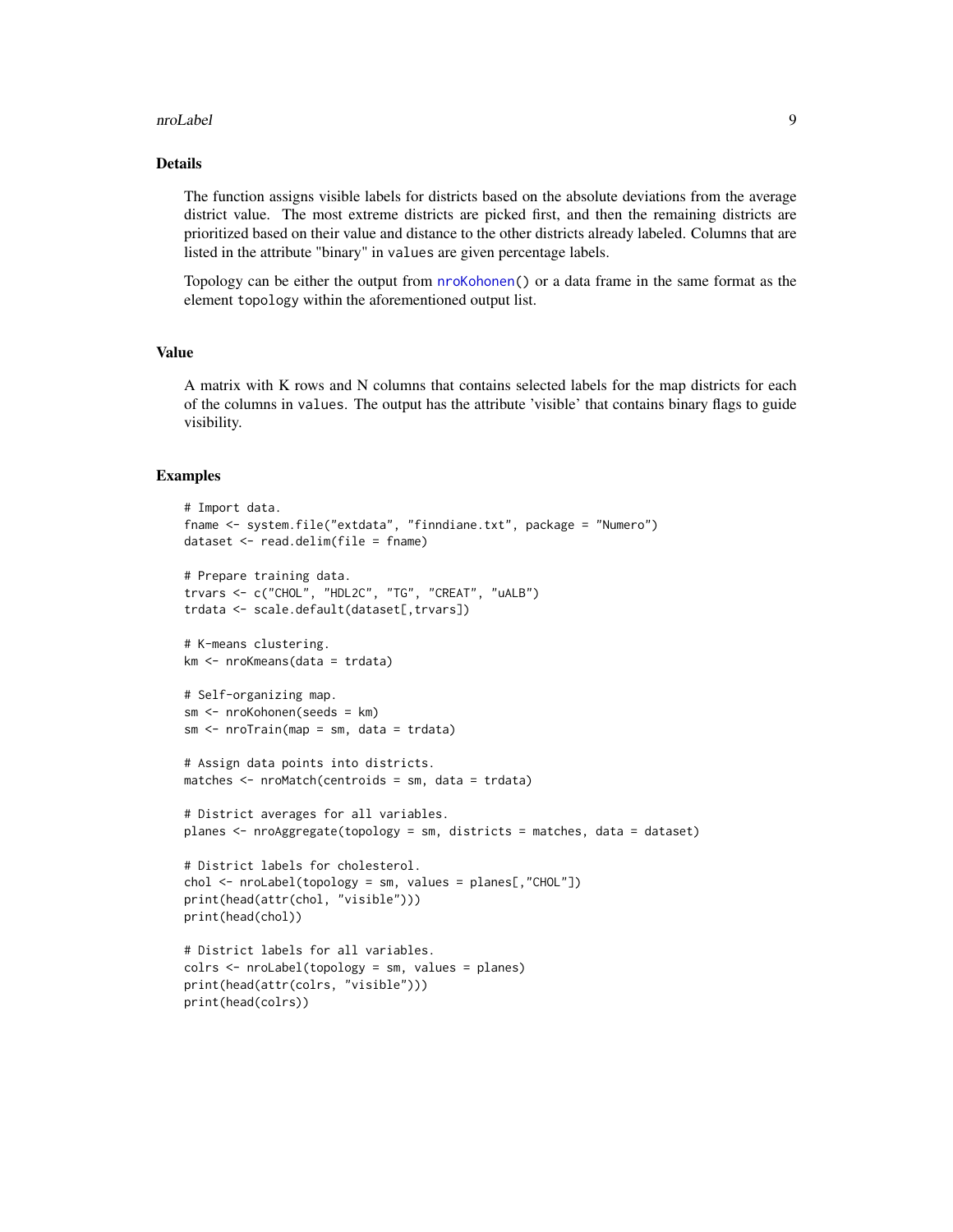<span id="page-9-1"></span><span id="page-9-0"></span>

#### Description

Compare multi-dimensional data points against the district profiles of a self-organizing map (SOM).

#### Usage

```
nroMatch(centroids, data)
```
#### Arguments

| centroids | Either a matrix, a data frame or a list that contains the element centroids. |
|-----------|------------------------------------------------------------------------------|
| data      | A data matrix with identical column names to the centroid matrix.            |

#### Details

The input argument centroids can be a matrix or a data frame that contains multivariable data profiles organized row-wise. It can also be the output list object from [nroKmeans\(](#page-5-1)) or [nroTrain\(](#page-18-1)).

#### Value

A vector of integers with elements corresponding to the rows in data. Each element contains the index of the best matching row from centroids.

The vector also has the attribute 'quality' that contains three columns: RESIDUAL is the distance between a point and a centroid in data space (shorter is better), RESIDUAL.z is a scale-independent version of RESIDUAL if the mean residual and standard deviation are available from training history, and COVERAGE shows the proportion of data elements that were available for matching.

The names of the columns that were used for matching are stored in the attribute variables.

```
# Import data.
fname <- system.file("extdata", "finndiane.txt", package = "Numero")
dataset <- read.delim(file = fname)
# Prepare training data.
trvars <- c("CHOL", "HDL2C", "TG", "CREAT", "uALB")
trdata <- scale.default(dataset[,trvars])
# K-means clustering.
km < - nroKmeans(data = trdata, k = 10)
# Assign data points into districts.
matches \leq nroMatch(centroids = km, data = trdata)
print(head(attr(matches,"quality")))
print(table(matches))
```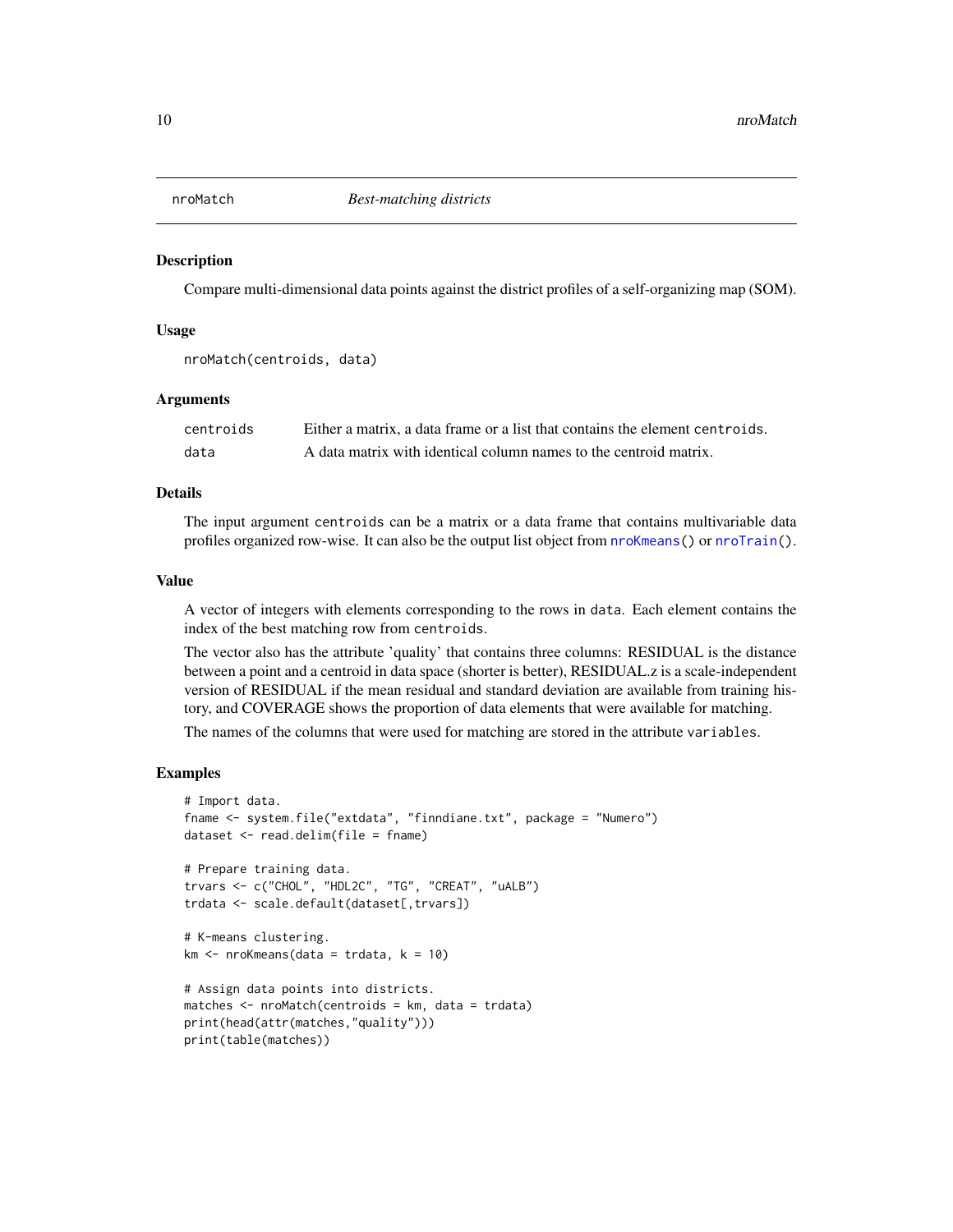<span id="page-10-1"></span><span id="page-10-0"></span>

# Description

Estimate the dynamic range and statistical significance for regional patterns on a self-organizing maps using permutations.

#### Usage

```
nroPermute(map, districts, data, n = 1000, message = NULL,
           zbase = NULL, seed = 0.0)
```
#### Arguments

| map       | A list object in the format from nroTrain().                                                                                               |
|-----------|--------------------------------------------------------------------------------------------------------------------------------------------|
| districts | An integer vector of M best matching districts.                                                                                            |
| data      | A numeric vector of M values or an M x N matrix (or data frame), where M is<br>the number of data points and N is the number of variables. |
| n         | Maximum number of permutations per variable.                                                                                               |
| message   | If positive, progress information is printed at the specified interval in seconds.                                                         |
| zbase     | Reference Z-score for determining color amplitudes.                                                                                        |
| seed      | Seed value for random number generator.                                                                                                    |

# Details

The input argument map must contain the map topology and the centroid profiles as returned by the functions [nroKmeans\(](#page-5-1)), [nroKohonen\(](#page-6-1)), or [nroTrain\(](#page-18-1)).

The input argument districts must contain integers between 1 and K, where K is the number map units. Any other values will be ignored.

Training variables and data points are detected by the column names of map\$centroids, the attribute "variables" in districts and the names of elements in districts.

#### Value

A data frame with eight columns: P.z is a parametric estimate for statistical significance, P.freq is the frequency-based estimate for statistical signicance, and  $Z$  is the estimated z-score of how far the observed map plane is from the average randomly generated layout. N.data indicates how many data values were used and N.cycles tells the number of completed permutations. AMPLITUDE is a dynamic range modifier for colors that can be used in [nroColorize\(](#page-2-1)).

The output also contains the attribute 'zbase' that indicates the normalization factor for the color amplitudes.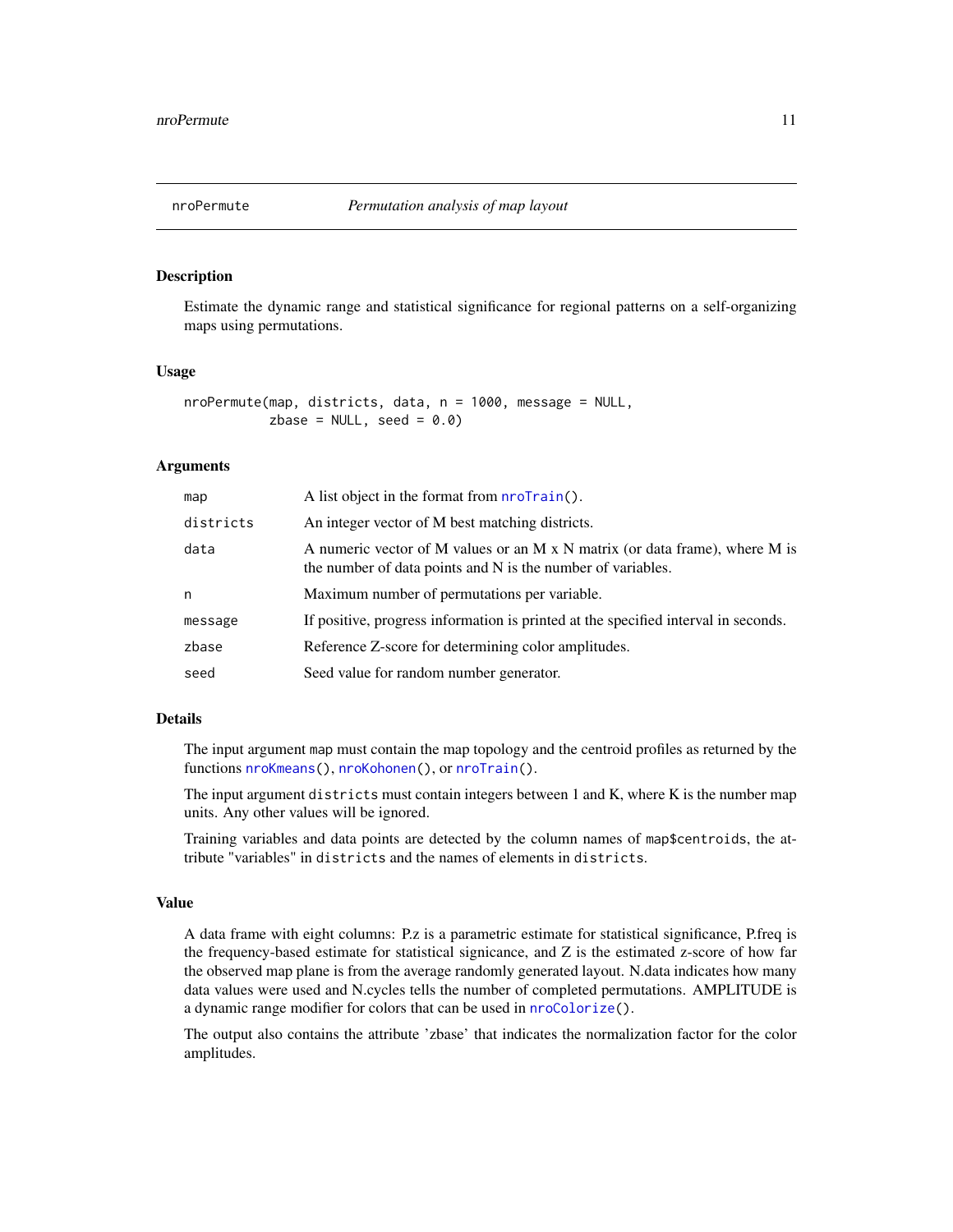### Examples

```
# Import data.
fname <- system.file("extdata", "finndiane.txt", package = "Numero")
dataset <- read.delim(file = fname)
# Set row names.
rownames(dataset) <- paste("r", 1:nrow(dataset), sep="")
# Prepare training data.
trvars <- c("CHOL", "HDL2C", "TG", "CREAT", "uALB")
trdata <- scale.default(dataset[,trvars])
# K-means clustering.
km <- nroKmeans(data = trdata)
# Self-organizing map.
sm <- nroKohonen(seeds = km)
sm \leftarrow nroTrain(map = sm, data = trdata)# Assign data points into districts.
matches <- nroMatch(centroids = sm, data = trdata)
# Estimate statistics for cholesterol
chol <- nroPermute(map = sm, districts = matches, data = dataset$CHOL)
print(chol[,c("TRAINING", "Z", "P.z", "P.freq")])
# Estimate statistics.
stats <- nroPermute(map = sm, districts = matches, data = dataset)
print(stats[,c("TRAINING", "Z", "P.z", "P.freq")])
```
nroPlot *Plot a self-organizing map*

#### <span id="page-11-2"></span>Description

Create a graphical interface for selecting subgroups from multiple map colorings simultaneously.

#### Usage

```
nroPlot(topology, colors, labels = NULL, subplot = NULL,
        interactive = FALSE, clear = NULL)
nroPlot.save(file, topology, colors, labels = NULL,
             subplot = NULL, font = 1.0)
```
#### Arguments

topology A data frame with K rows and six or more columns that contain the district positions of a self-organizing map and optional region assignments.

<span id="page-11-0"></span>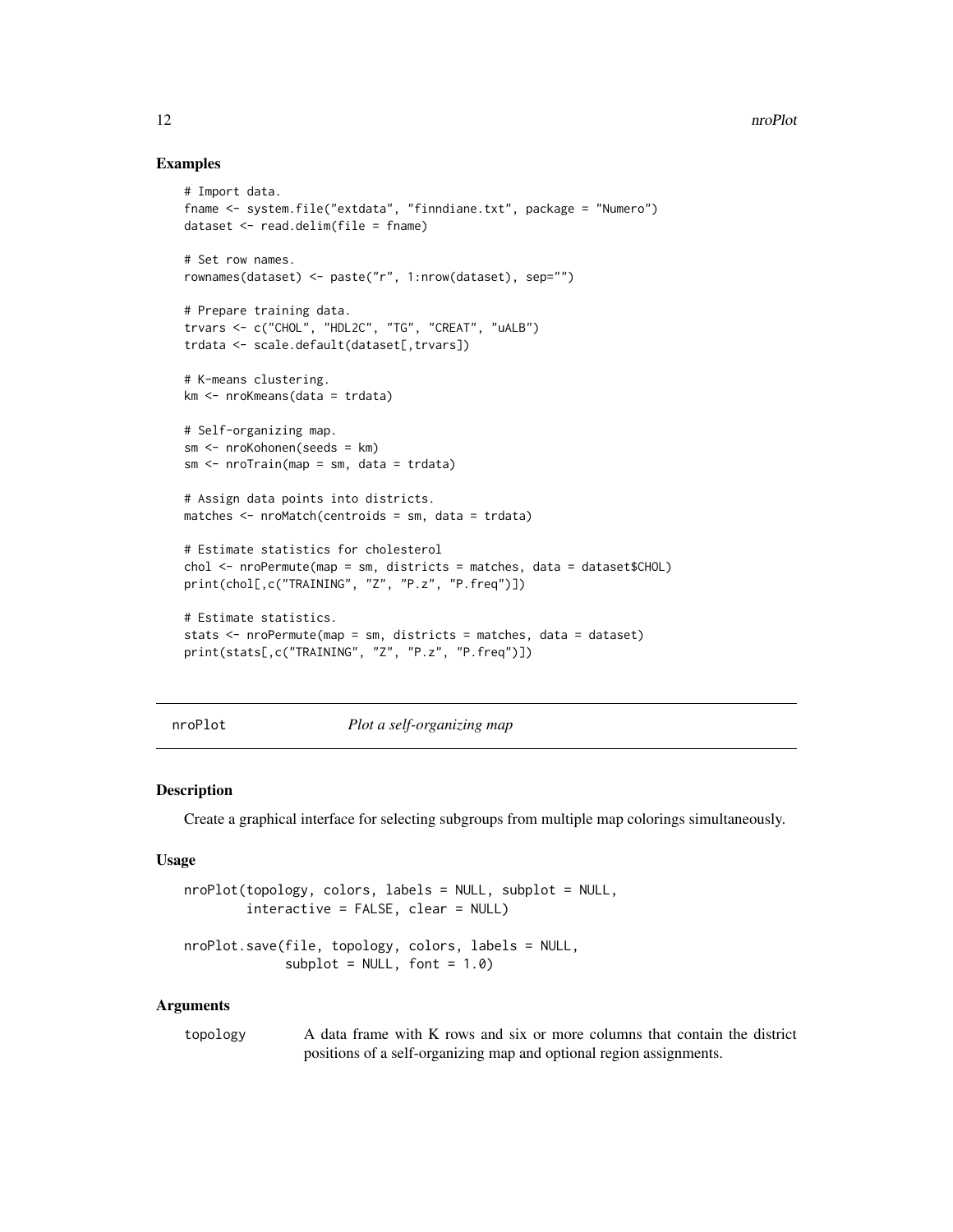#### <span id="page-12-0"></span>nroPlot 13

| colors      | A character vector with K elements or a K x N matrix of hexadecimal color<br>codes as strings.                |
|-------------|---------------------------------------------------------------------------------------------------------------|
| labels      | A character vector with K elements or a K x N matrix of district labels.                                      |
| subplot     | A two-element vector that sets out the number of rows and columns for a grid<br>layout of multiple colorings. |
| clear       | If TRUE, all graphics devices are cleared when the plot is refreshed.                                         |
| interactive | If TRUE, an interactive version of the plot is launched.                                                      |
| file        | If non-empty, the figure is saved as an SVG or HTML file instead of plotting on<br>graphics device.           |
| font        | Multiplier to adjust font size for SVG and HTML output.                                                       |

# Details

The input topology must follow the format from [nroKohonen\(](#page-6-1)), but may also contain the columns REGION, and REGION.label that specify the names for subsets of districts and the single character labels to be shown on top of those districts. The input can also be the list object as returned by [nroKohonen\(](#page-6-1)).

The color input can include the attribute 'contrast' that contains a binary vector or a matrix of equal size. If an element is set, it means a dark label or highlight will have better contrast with the background.

The label input can include the attribute 'visible' that contains a binary vector or a matrix of equal size. If an element is set, it means a label is visible, otherwise it will not be shown on the map.

Some non-alphanumeric characters are not supported and will be automatically converted to "\_". Too long labels or column names will be truncated.

The default value for clear is TRUE to prevent multiple plot windows from accumulating within the RStudio. If you are running R from the terminal or using detached devices, setting clear to FALSE will retain the current window when refreshing.

If the file name ends with ".html", an interactive HTML document is produced, otherwise an SVG document is created. We recommend opening the HTML file with a web browser to select regions on large maps (i.e. when the R plot window becomes too slow to use). The HTML page allows you to assign subgroups and to save the results as tab-delimited text.

#### Value

The main function returns a data frame with K rows that contains the topology and subgrouping information. The .save subroutine returns the number of bytes written in the output file.

```
# Import data.
fname <- system.file("extdata", "finndiane.txt", package = "Numero")
dataset <- read.delim(file = fname)
# Detect binary columns.
dataset <- nroPreprocess(dataset, method = "")
```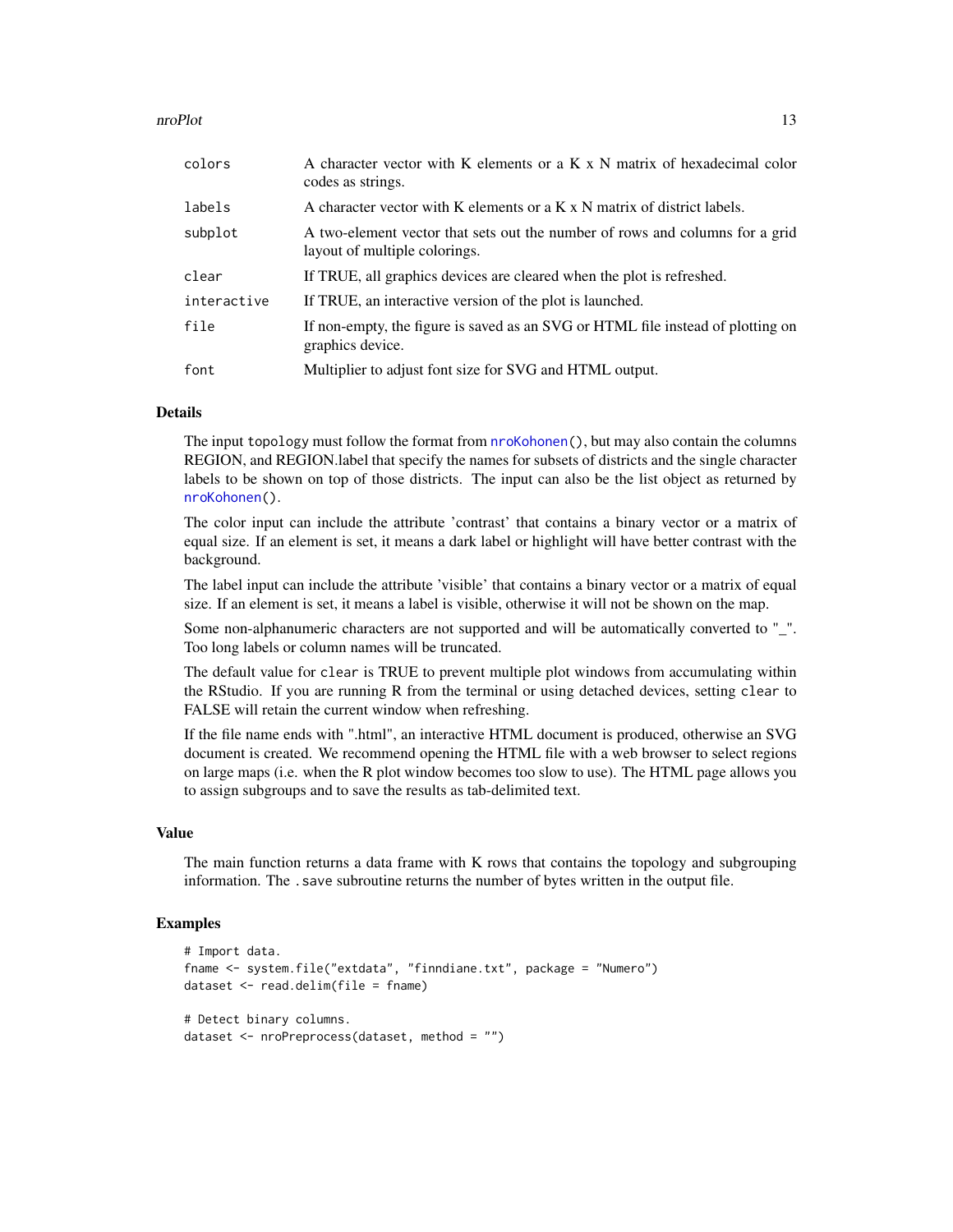#### 14 nroPlot

```
# Prepare training data.
trvars <- c("CHOL", "HDL2C", "TG", "CREAT", "uALB")
trdata <- scale.default(dataset[,trvars])
# K-means clustering.
km <- nroKmeans(data = trdata)
# Self-organizing map.
sm <- nroKohonen(seeds = km)
sm <- nroTrain(map = sm, data = trdata)
# Assign data points into districts.
matches <- nroMatch(centroids = sm, data = trdata)
# Select a subset of variables and detect binary data.
vars <- c("AGE", "MALE", "uALB", "CHOL", "DIAB_KIDNEY", "DECEASED")
selected <- nroPreprocess(dataset[,vars], method = "")
# Calculate district averages for seleted variables.
vars <- c("AGE", "MALE", "uALB", "CHOL", "DIAB_KIDNEY", "DECEASED")
planes <- nroAggregate(topology = sm, districts = matches, data = selected)
# Estimate statistics.
stats <- nroPermute(map = sm, districts = matches, data = selected)
# Set visuals.
colrs <- nroColorize(values = planes, amplitudes = stats)
labls <- nroLabel(topology = sm, values = planes)
# Add subgrouping information.
topo <- sm$topology
topo$REGION <- ""
topo$REGION[1:8] <- "Center"
topo$REGION[9:21] <- "Perimeter"
# Add subgroup labels.
topo$REGION.label <- ""
topo$REGION.label[1:8] <- "C"
topo$REGION.label[9:21] <- "P"
# Add subgroup colors.
topo$REGION.color <- ""
topo$REGION.color[1:8] <- "#00f00060"
topo$REGION.color[9:21] <- "#f000f060"
# Plot colorings on screen.
nroPlot(topology = topo, colors = colrs, labels = labls)
# Save colorings in file.
#fn <- "colorings.html"
#n <- nroPlot.save(file = fn, topology = topo,
# colors = colrs, labels = labls)
#cat(n, " bytes saved in '", fn, "'\n", sep="")
```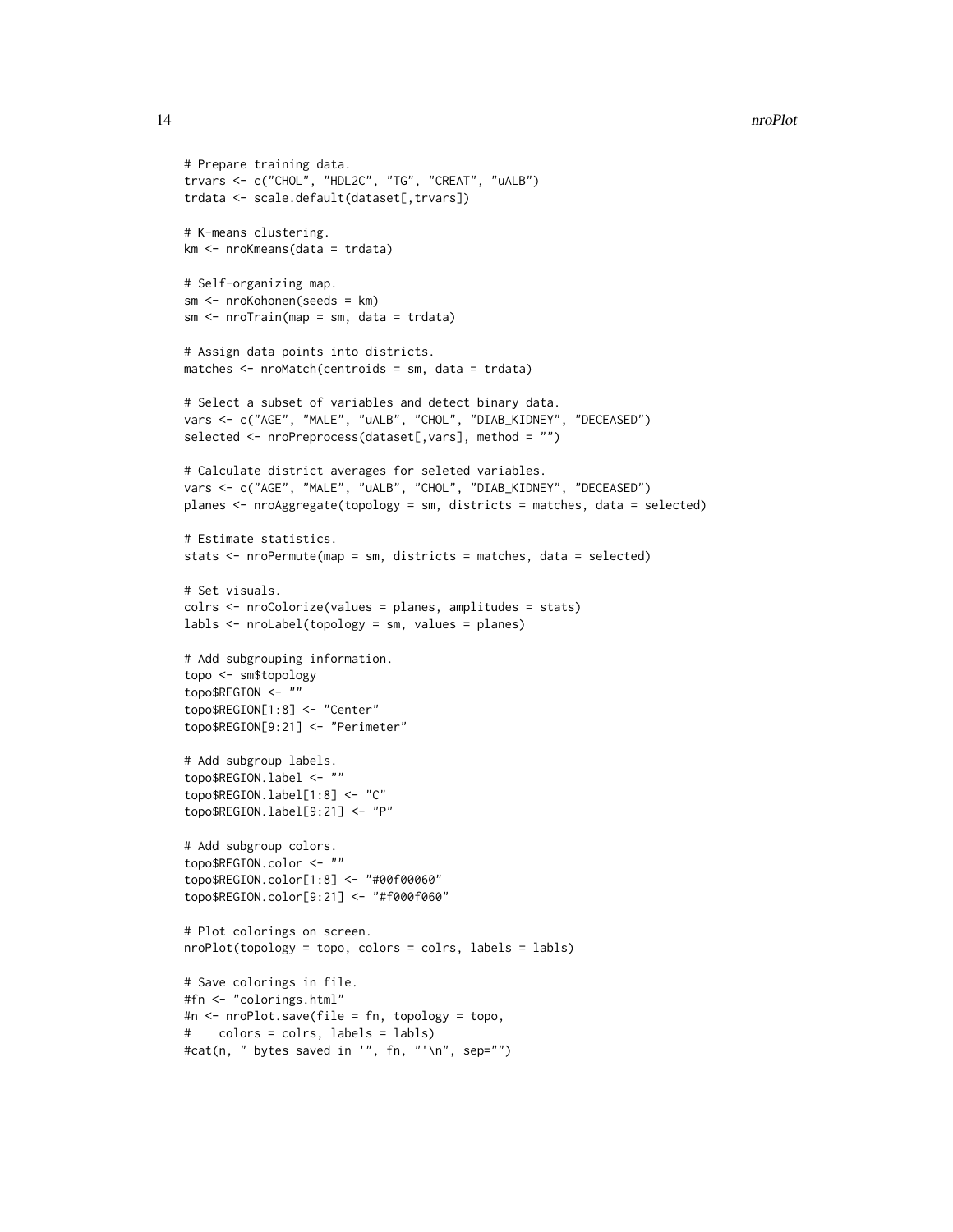<span id="page-14-0"></span>

#### Description

Process a new dataset using a standardization procedure that was created for another dataset

#### Usage

```
nroPostprocess(data, mapping, reverse = FALSE, trim = FALSE)
```
# Arguments

| data    | A matrix or a data frame with column names.                         |
|---------|---------------------------------------------------------------------|
| mapping | A list object or a matrix or a data frame.                          |
| reverse | If true, standardized data will be reverted back to original scale. |
| trim    | If true, unusable rows and columns are removed.                     |

#### Details

The input argument can be a data frame with the attribute 'mapping' as returned from [nroPreprocess\(](#page-15-1)) or a list object with the elements input and output that each contain a data frame or a matrix of equal size.

The function projects the input data to the values in mapping\$input to determine the positions of the input values with respect to the rows in the model. These positions are then used to interpolate corresponding output values in mapping\$output.

The mapping elements must have consistent row and column names.

#### Value

A matrix or data frame of processed values.

#### Author(s)

Ville-Petteri Makinen

```
# Import data.
fname <- system.file("extdata", "finndiane.txt", package = "Numero")
dataset <- read.delim(file = fname)
# Show original data characteristics.
print(summary(dataset))
# Preprocess a subset of data.
ds.pre <- nroPreprocess(dataset[1:100,])
```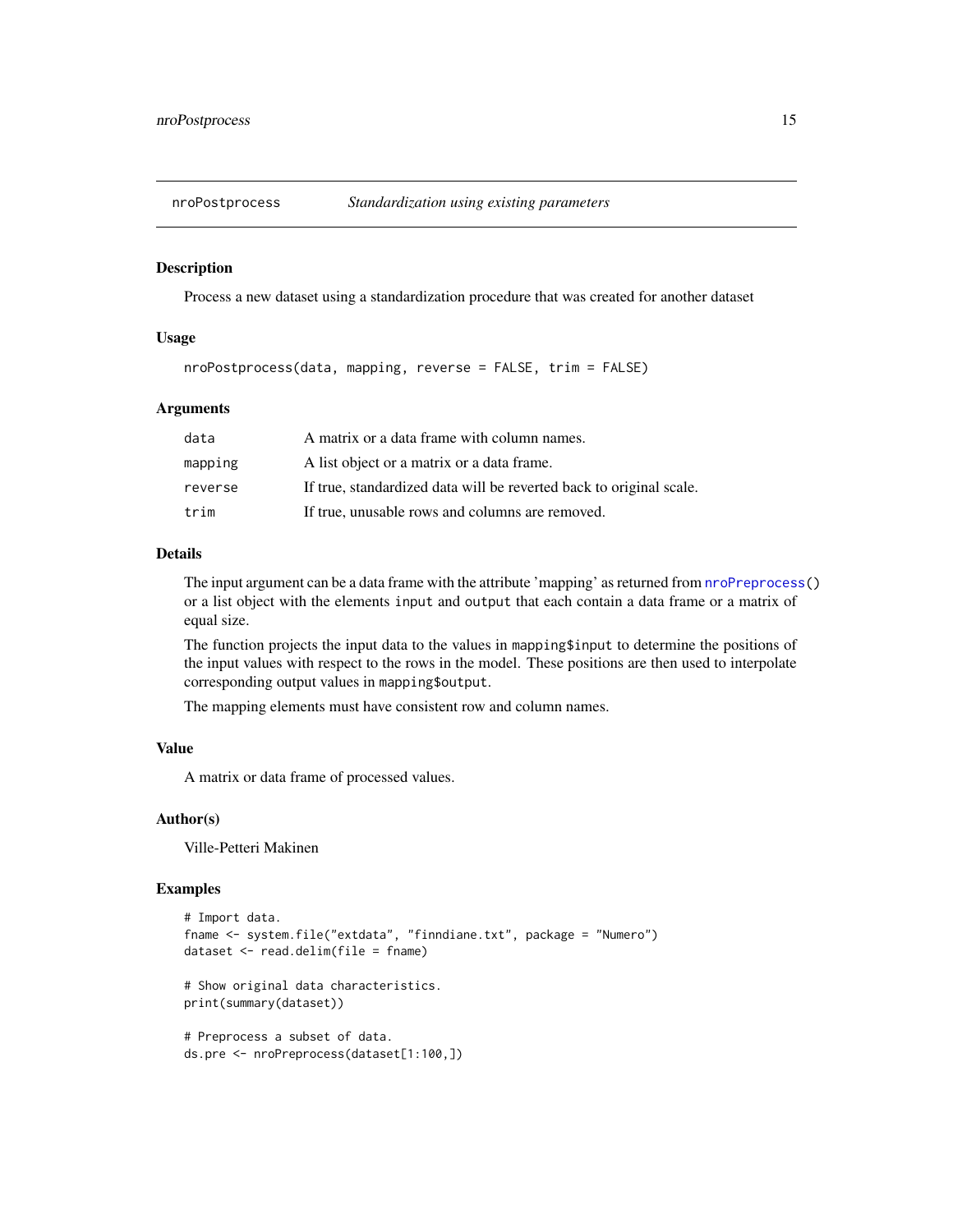```
print(summary(ds.pre))
# Repeat preprocessing for the whole dataset (approximation).
ds.post <- nroPostprocess(dataset, ds.pre)
print(summary(ds.post))
```
<span id="page-15-1"></span>nroPreprocess *Data cleaning and standardization*

# **Description**

Convert to numerical values, remove unusable rows and columns, and standardize scale of each variable.

#### Usage

```
nroPreprocess(data, method = "standard", clip = 5.0,resolution = 100, trim = FALSE)
```
# Arguments

| data       | A matrix or a data frame.                                              |
|------------|------------------------------------------------------------------------|
| method     | Method for standardizing scale and location, see details below.        |
| clip       | Range for clipping extreme values in multiples of standard deviations. |
| resolution | Maximum number of sampling points to capture distribution shape.       |
| trim       | if TRUE, empty rows and columns are removed.                           |

#### Details

Standardization methods include empty string for no action, "standard" for centering by mean and division by standard deviation, "uniform" for normalized ranks between -1 and 1, "tapered" for a version of the rank-based method that puts more samples around zero and "normal" for quantilebased mapping to standard normal distribution.

The standard method also checks if the distribution is skewed and applies logarithm if it makes the distribution closer to the normal curve.

Clipping is not applied if the method is rank-based or if the threshold is set to NULL.

# Value

A matrix of numerical values. A value mapping model is stored in the attribute 'mapping'. The names of binary columns are stored in the attribute 'binary'.

# Author(s)

Ville-Petteri Makinen

<span id="page-15-0"></span>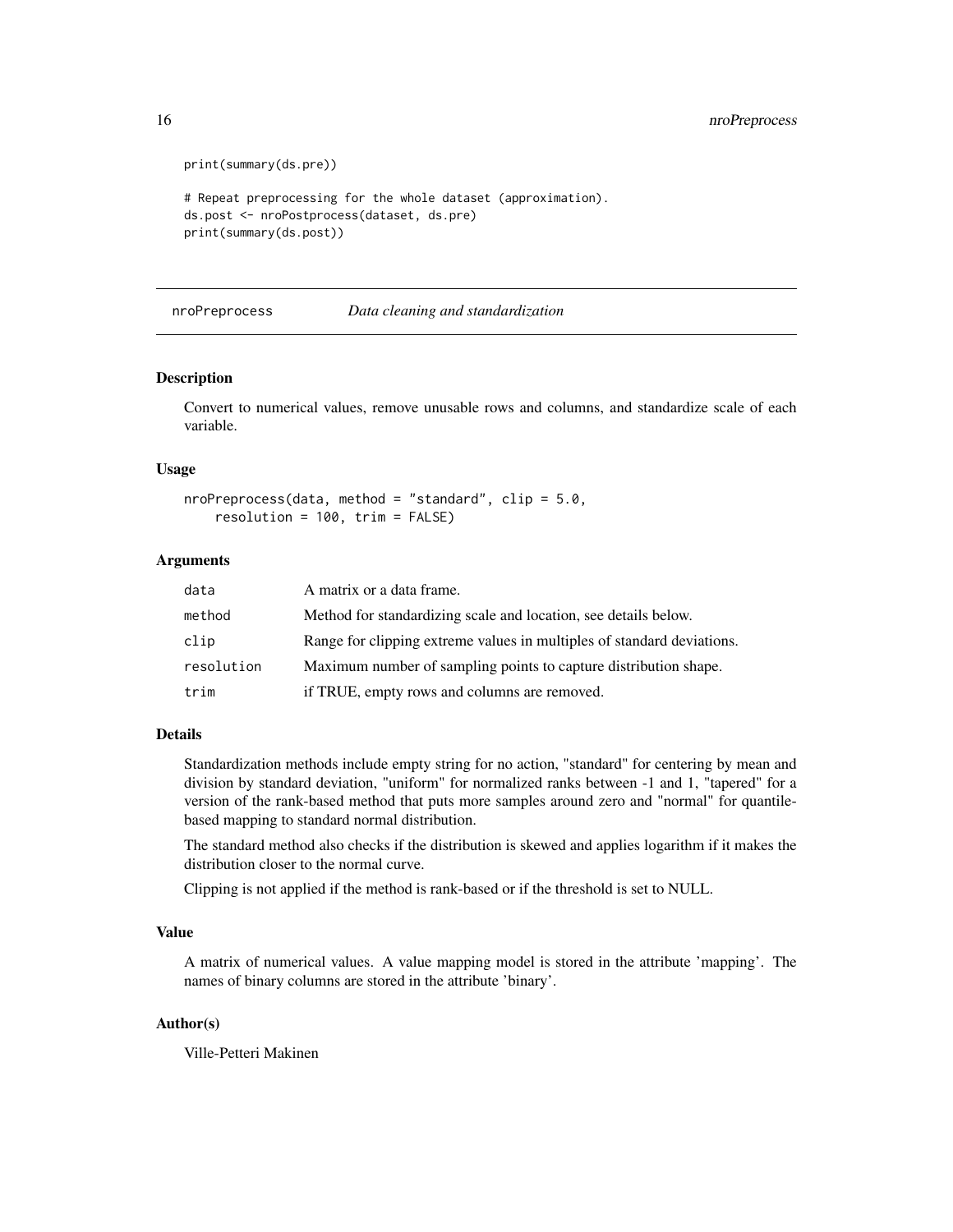# <span id="page-16-0"></span>nroSummary 17

# Examples

```
# Import data.
fname <- system.file("extdata", "finndiane.txt", package = "Numero")
dataset <- read.delim(file = fname)
# Show original data characteristics.
print(summary(dataset))
# Detect binary columns.
ds <- nroPreprocess(dataset, method = "")
print(attr(ds,"binary"))
# Centering and scaling cholesterol.
ds <- nroPreprocess(dataset$CHOL)
print(summary(ds))
# Centering and scaling.
ds <- nroPreprocess(dataset)
print(summary(ds))
# Tapered ranks.
ds <- nroPreprocess(dataset, method = "tapered")
print(summary(ds))
# Standard normal ranks.
ds <- nroPreprocess(dataset, method = "normal")
print(summary(ds))
```
# <span id="page-16-1"></span>nroSummary *Estimate subgroup statistics*

# Description

Combine data points that reside in districts that belong to a larger region into a subgroup; compare descriptive statistics between subgroups.

#### Usage

```
nroSummary(data, districts, regions = NULL, categlim = 8, capacity = 10)
```
#### Arguments

| data      | A vector of named M elements or an M x N matrix of data values with row<br>names.                                                          |
|-----------|--------------------------------------------------------------------------------------------------------------------------------------------|
| districts | An integer vector of M named elements that indicate the best match out of K                                                                |
|           | districts for each row name in the data matrix, please see proMatch for an exam-<br>ple.                                                   |
| regions   | An vector of K elements or a data frame of K rows that defines if a district<br>belongs to a larger region (i.e. a subgroup), see details. |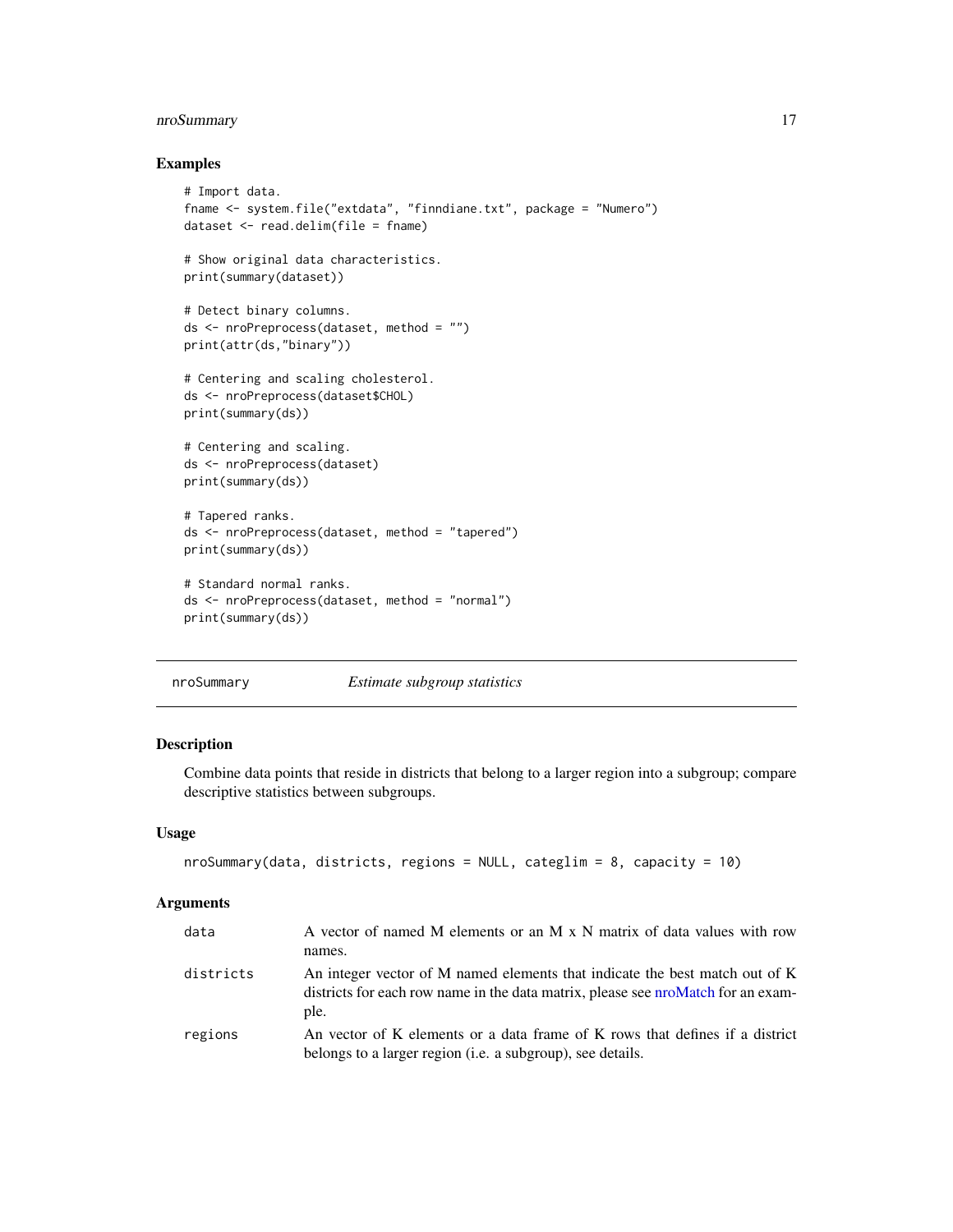<span id="page-17-0"></span>18 nroSummary nroSummary

| categlim | The threshold for the number of unique values before a variable is considered |
|----------|-------------------------------------------------------------------------------|
|          | continuous.                                                                   |
| capacity | Maximum number of subgroups to compare.                                       |

# Details

If defined, the region vector should have K elements where K is the total number of map districts.

The region input can also be a data frame of K rows where the column REGION will be used for assigning district to regions, and REGION.label will be used as the character label as seen on the map, see the output from  $n \cdot Plot()$  for an example.

Districts and data points are connected by comparing element names in districts and names or row names of data.

Districts and regions are connected by comparing element values in districts and names or row names of regions.

If the region vector is empty, each district is automatically assigned to its own region.

Safeguards are in place to prevent crashes from empty categories; this reduces statistical power slightly when numbers are small.

# Value

A data frame of summary statistics that contains a row for every combination of subgroups and variables. The chi-squared test is used for comparisons with respect to categorical variables, and rank-regulated t-test and ANOVA are applied to continuous variables. Region labels for each row are stored in the attribute 'labels' and a list that contains the subsets of rows in each region is stored in the attribute 'subgroups'.

```
# Import data.
fname <- system.file("extdata", "finndiane.txt", package = "Numero")
dataset <- read.delim(file = fname)
# Prepare training data.
trvars <- c("CHOL", "HDL2C", "TG", "CREAT", "uALB")
trdata <- scale.default(dataset[,trvars])
# K-means clustering.
km <- nroKmeans(data = trdata)
# Self-organizing map.
sm <- nroKohonen(seeds = km)
sm \leftarrow nroTrain(map = sm, data = trdata)# Assign data points into districts.
matches <- nroMatch(centroids = sm, data = trdata)
# Calculate district averages for urinary albumin.
plane <- nroAggregate(topology = sm, districts = matches,
                      data = dataset$uALB)
```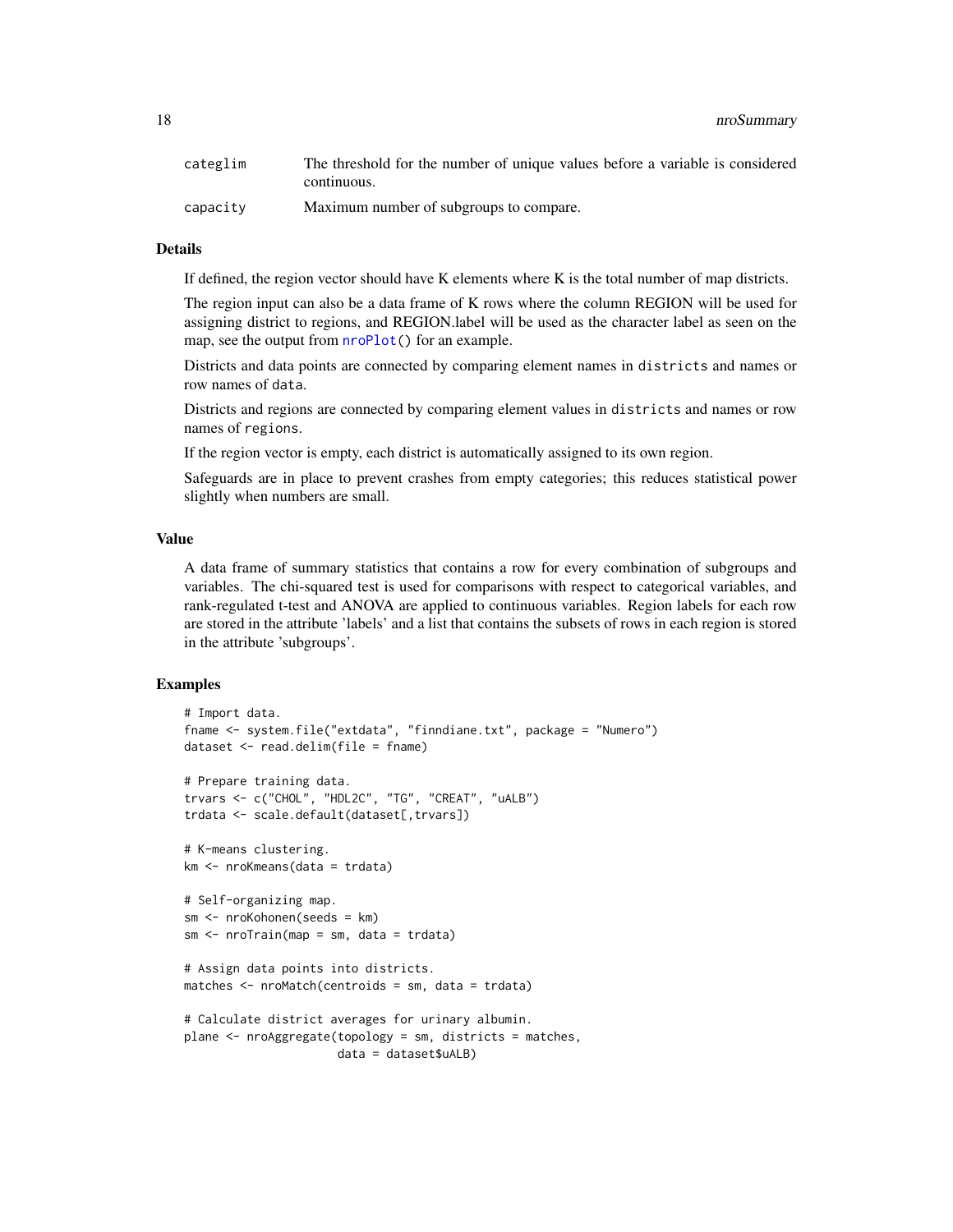#### <span id="page-18-0"></span>nroTrain 19

```
plane <- as.vector(plane)
# Assign subgroups based on urinary albumin.
regns <- rep("HighAlb", length.out=length(plane))
regns[which(plane < quantile(plane, 0.67))] <- "MiddleAlb"
regns[which(plane < quantile(plane, 0.33))] <- "LowAlb"
# Add label info and make a data frame.
regns <- data.frame(REGION=regns, REGION.label="",
    stringsAsFactors=FALSE)
regns[which(regns$REGION == "HighAlb"),"REGION.label"] <- "H"
regns[which(regns$REGION == "MiddleAlb"),"REGION.label"] <- "M"
regns[which(regns$REGION == "LowAlb"),"REGION.label"] <- "L"
# Calculate summary statistics.
st <- nroSummary(data = dataset, districts = matches, regions = regns)
print(st[,c("VARIABLE","SUBGROUP","MEAN","P.chisq","P.t","P.anova")])
```
<span id="page-18-1"></span>nroTrain *Train self-organizing map*

#### Description

Iterative algorithm to adapt a self-organizing map (SOM) to a set of multivariable data.

#### Usage

```
n \sigmaTrain(map, data, subsample = NULL, balance = 0, message = NULL)
```
#### Arguments

| map       | A list object as returned by <b>nroKohonen</b> ().                                                          |
|-----------|-------------------------------------------------------------------------------------------------------------|
| data      | A matrix or a data frame.                                                                                   |
| subsample | Number of rows used during a single training cycle.                                                         |
| balance   | Penalty parameter for variation in the numbers of resident samples across disc-<br>tricts, see nroKmeans(). |
| message   | If positive, progress information is printed at the specified interval in seconds.                          |

#### Details

The map is fitted according to columns that are found both in the SOM centroids and the input data. If subsample is less than the number of data rows, a random subset of the specified size is used for each training cycle. By default, subsample is set automatically depending on the size of the dataset.

# Value

A copy of the list object map, where the element centroids is updated according to the data patterns. The quantization errors during training are stored in the element history. The subsampling parameter that was used during training is stored in the element subsample.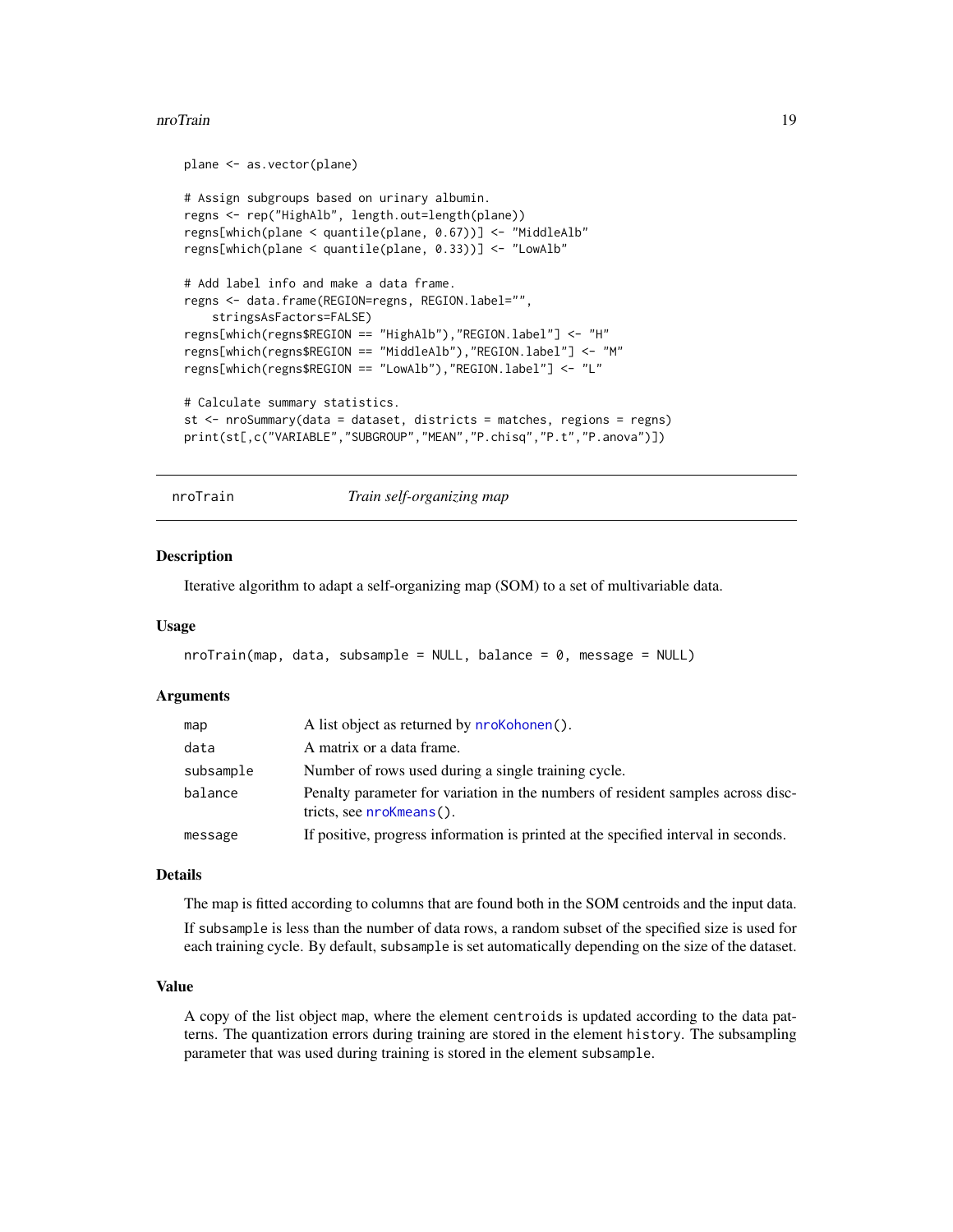# Examples

```
# Import data.
fname <- system.file("extdata", "finndiane.txt", package = "Numero")
dataset <- read.delim(file = fname)
# Prepare training data.
trvars <- c("CHOL", "HDL2C", "TG", "CREAT", "uALB")
trdata <- scale.default(dataset[,trvars])
# K-means clustering.
km <- nroKmeans(data = trdata)
# Train with full data.
sm <- nroKohonen(seeds = km)
sm <- nroTrain(map = sm, data = trdata, subsample = nrow(trdata))
print(sm$history)
# Train with subsampling.
sm <- nroKohonen(seeds = km)
sm \leftarrow nroTrain(map = sm, data = trdata, subsample = 200)print(sm$history)
```
<span id="page-19-1"></span>numero.clean *Clean datasets*

# Description

Sets row names and removes unusable columns and rows.

# Usage

```
numero.clean(..., identity = NULL, na.freq = 0.9,
            num.outy = TRUE, select = "")
```
# Arguments

| $\ddots$ . | Matrices or a data frames.                                                                             |
|------------|--------------------------------------------------------------------------------------------------------|
| identity   | $Name(s)$ of the column(s) that contain identification information.                                    |
| na.freg    | The proportion of how many missing values are allowed in each column and in<br>each row.               |
| num.only   | If true, only numeric columns are included.                                                            |
| select     | Indicate if only identities present in all datasets or in exactly one of the datasets<br>are included. |

<span id="page-19-0"></span>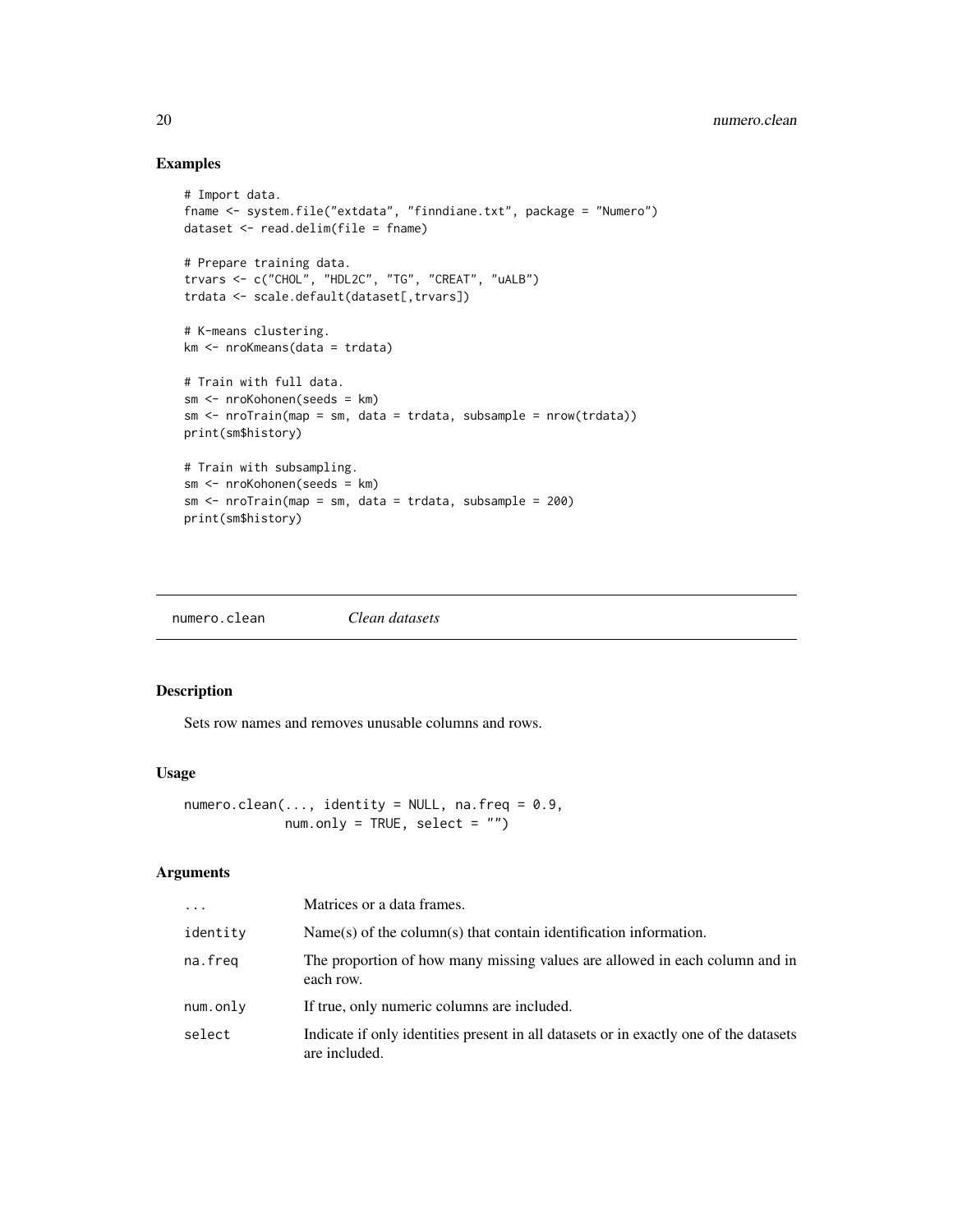#### numero.clean 21

#### Details

If multiple identity columns are provided, composite identity keys are constructed by concatenating elements from each column with "\_" added as a separator.

The frequency of missing values (against /codena.freq) is tested first by column then by row.

Selection can take three values: "" for no selection, "union" for all identities expanded to every dataset, "shared" for only those data points present in all usable datasets or "distinct" for excluding any points that can be found in more than one dataset. Note that the union may result in rows with no usable values.

#### Value

A data frame if only one input dataset, or a list of data frames if multiple datasets.

#### Author(s)

Ville-Petteri Makinen

```
# Import data.
fname <- system.file("extdata", "finndiane.txt", package = "Numero")
dataset \leq read.delim(file = fname)
# Create new versions for testing.
dsA <- dataset[1:250, c("INDEX","AGE","MALE","uALB")]
dsB <- dataset[151:300, c("INDEX","AGE","MALE","uALB","CHOL")]
dsC <- dataset[201:500, c("INDEX","AGE","MALE","DIAB_RETINO")]
# Select all rows.
results <- numero.clean(a = dsA, b = dsB, c = dsC, identity = "INDEX")
cat("\n\nNo selection:\n")
print(nrow(results$a))
print(nrow(results$b))
print(nrow(results$c))
# Select all rows and expanded for all identities.
results <- numero.clean(a = dsA, b = dsB, c = dsC, identity = "INDEX",
                        select = "union")
cat("\n\nUnion:\n")
print(nrow(results$a))
print(nrow(results$b))
print(nrow(results$c))
# Select only rows that are shared between all datasets.
results \leq numero.clean(a = dsA, b = dsB, c = dsC, identity = "INDEX",
                        select = "intersection")
cat("\n\nIntersection:\n")
print(nrow(results$a))
print(nrow(results$b))
print(nrow(results$c))
```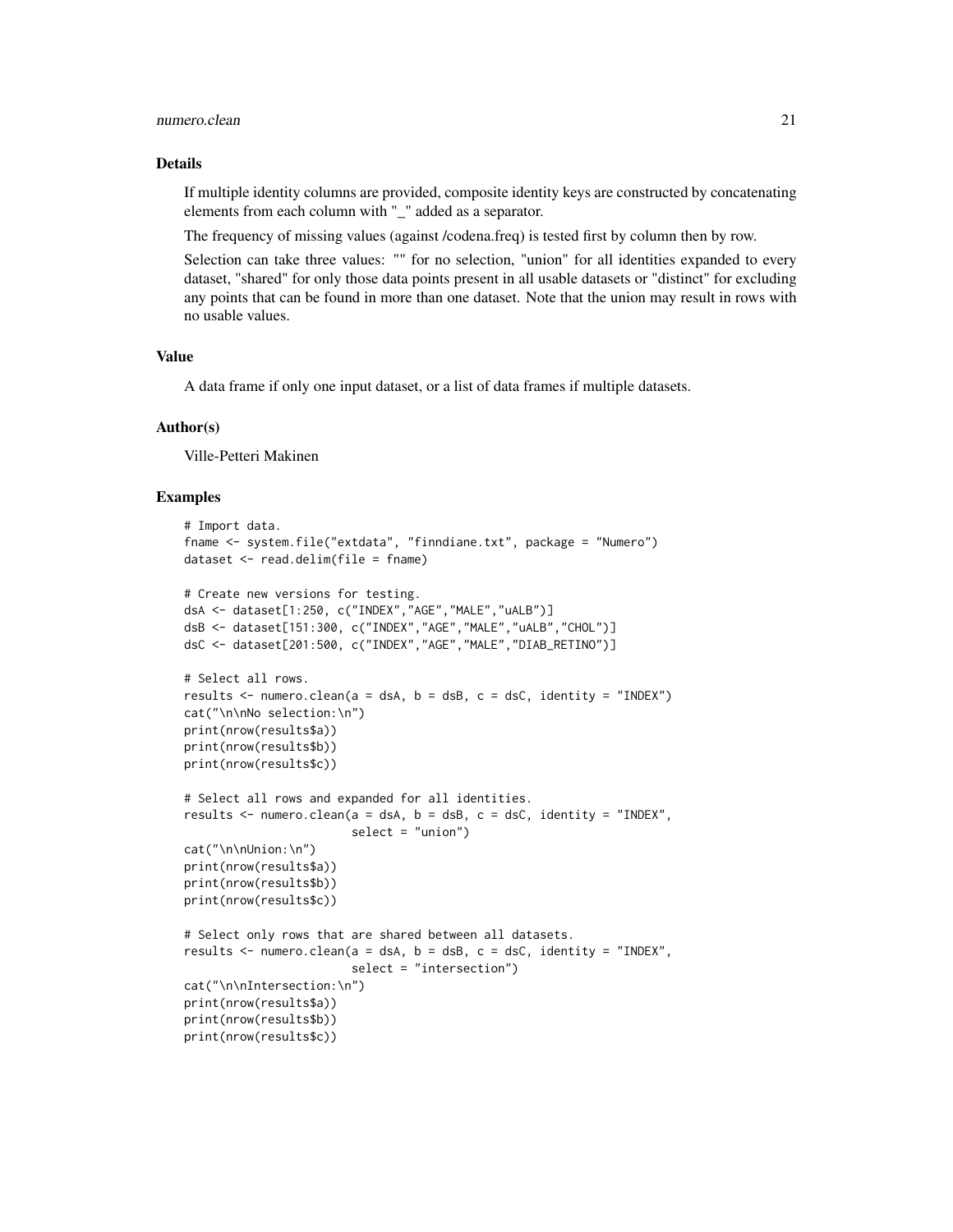```
# Select only rows with a unique INDEX ('dsB' has none).
results <- numero.clean(a = dsA, b = dsB, c = dsC, identity = "INDEX",
                        select = "exclusion")
cat("\n\nExclusion:\n")
print(nrow(results$a))
print(nrow(results$b))
print(nrow(results$c))
# Add extra identification information.
dsA$GROUP <- "A"
dsB$GROUP <- "B"
dsC$GROUP <- "C"
# Select rows with a unique identifier.
results \leq numero.clean(a = dsA, b = dsB, c = dsC,
                        identity = c("GROUP","INDEX"),
                        select = "exclusion")
cat("\n\nMulti-identities:\n")
print(nrow(results$a))
print(nrow(results$b))
print(nrow(results$c))
```
<span id="page-21-1"></span>numero.create *Create a self-organizing map*

#### Description

Set up a self-organizing map and train it with data

#### Usage

```
numero.create(data, radius = NULL, smoothness = NULL, subsample = NULL)
```
#### Arguments

| data       | A matrix or a data frame.                                  |
|------------|------------------------------------------------------------|
| radius     | Map radius.                                                |
| smoothness | Rigidity of the map to adapt to regional differences.      |
| subsample  | Number of data points used during a single training cycle. |

### Details

The parameter subsample sets the number of data points that are randomly picked for each training cycle; if the number is substantially less than the size of the dataset, the function will finish quicker.

# Value

A list with named elements: data contains the training data, kmeans is the output from [nroKmeans\(](#page-5-1)) during the initialiation of the SOM, map is the finished self-organising map from [nroTrain\(](#page-18-1)) and layout contains the output from [nroMatch\(](#page-9-1)) for the training data points.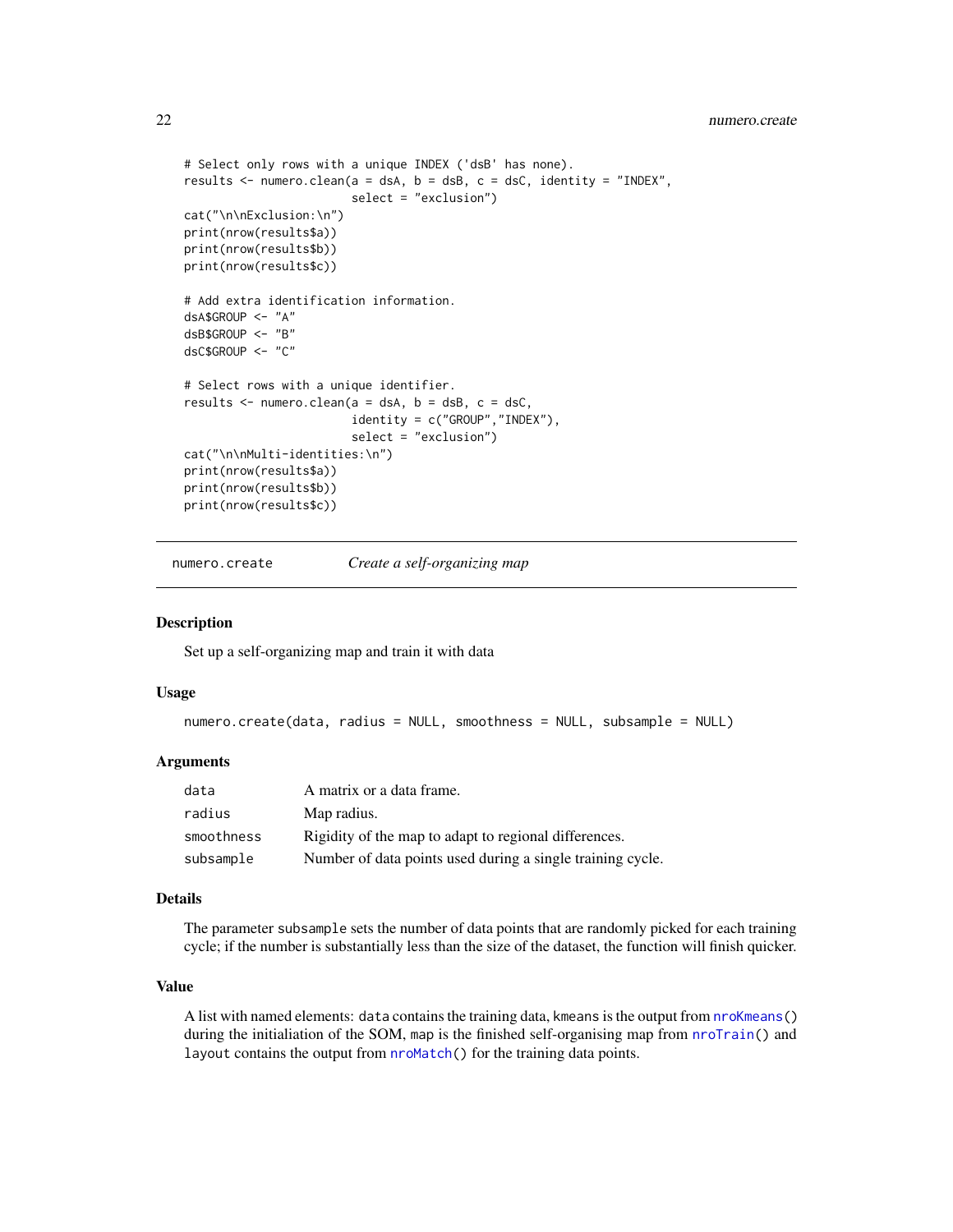# <span id="page-22-0"></span>numero.evaluate 23

#### Examples

```
# Import data.
fname <- system.file("extdata", "finndiane.txt", package = "Numero")
dataset <- read.delim(file = fname)
# Set identities and manage missing data.
dataset <- numero.clean(dataset, identity = "INDEX")
# Prepare training set.
trvars <- c("CHOL", "HDL2C", "TG", "CREAT", "uALB")
trdata <- numero.prepare(data = dataset, variables = trvars)
# Create a self-organizing map.
modl <- numero.create(data = trdata)
```
<span id="page-22-1"></span>numero.evaluate *Self-organizing map statistics*

#### Description

Evaluate regional variation of data values on a self-organizing map

#### Usage

```
numero.evaluate(model, data, ranked = TRUE, n = 1000)
```
#### Arguments

| model  | A list object that contains a self-organizing map and a data layout.                             |
|--------|--------------------------------------------------------------------------------------------------|
| data   | A matrix or a data frame.                                                                        |
| ranked | If true, a rank transform is applied to avoid problems from skewed distributions<br>or outliers. |
| n      | Maximum number of permutations per data column.                                                  |

#### Details

The input argument model can be the output from [numero.create\(](#page-21-1)) or from [numero.quality\(](#page-26-1)).

#### Value

A list with named elements: som contains the self-organizing map, layout contains the district assignments for data points, planes contains smoothed district averages from  $nroAggregate()$  $nroAggregate()$ , the element ranges contains the reference ranges to be used in [nroColorize\(](#page-2-1)), the element statistics contains the output from [nroPermute\(](#page-10-1)), the element palette is the name of the colormap and the element data contains the data points that were used for calculating the statistics.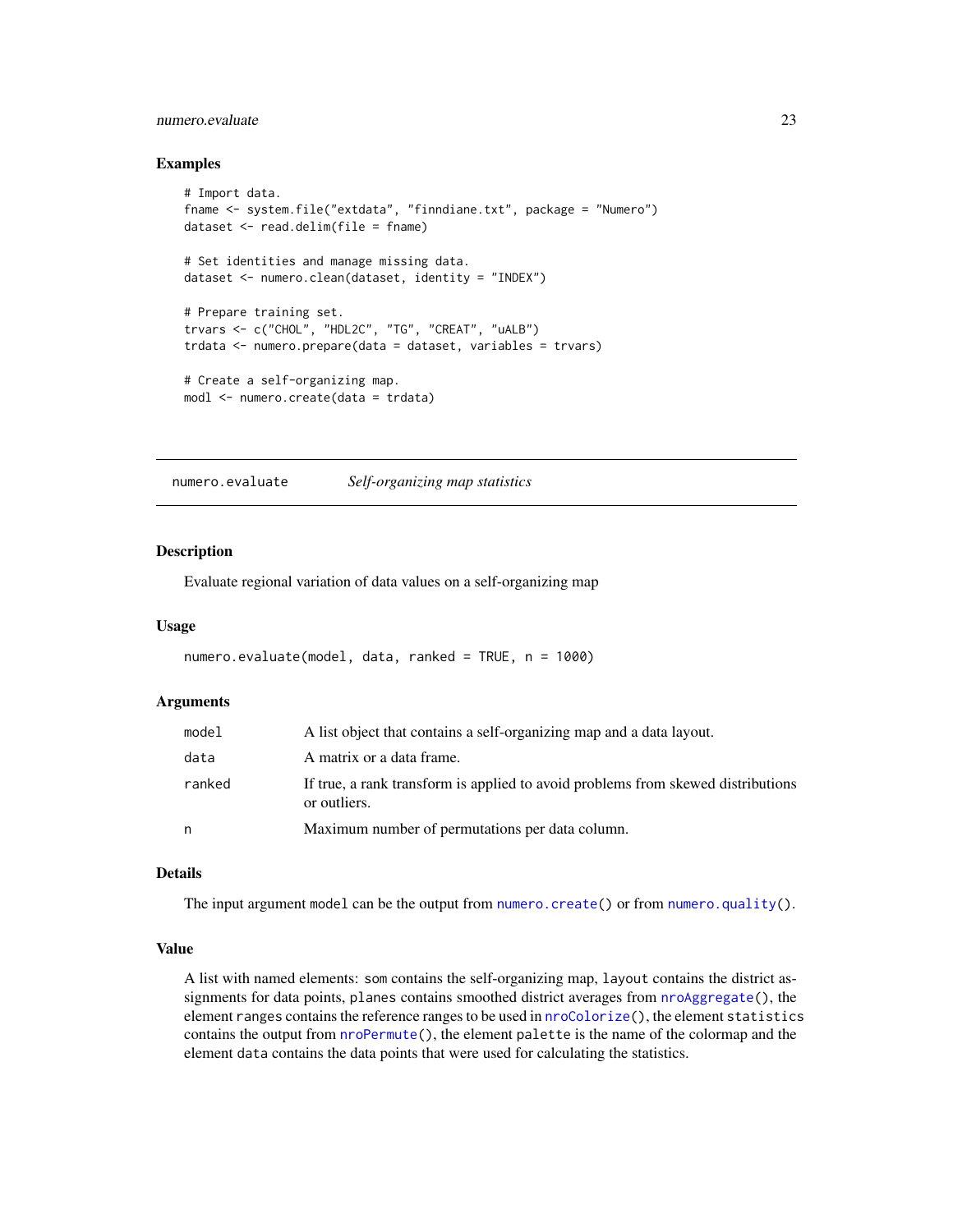#### Examples

```
# Import data.
fname <- system.file("extdata", "finndiane.txt", package = "Numero")
dataset <- read.delim(file = fname)
# Set identities and manage missing data.
dataset <- numero.clean(dataset, identity = "INDEX")
# Prepare training variables.
trvars <- c("CHOL", "HDL2C", "TG", "CREAT", "uALB")
trdata <- numero.prepare(data = dataset, variables = trvars)
# Create a self-organizing map.
sm <- numero.create(data = trdata)
qc <- numero.quality(model = sm)
# Evaluate map statistics.
results <- numero.evaluate(model = qc, data = dataset)
print(results$statistics[,c("TRAINING", "Z", "P.z", "P.freq")])
```
numero.plot *Plot results from SOM analysis*

# Description

Plot map colorings and save them as vector graphics

## Usage

```
numero.plot(results, variables = NULL, topology = NULL, folder = NULL,
            prefix = "figure", reference = NULL, subplot = NULL,
    gain = 1, detach = FALSE, capacity = 500, font = NULL)
```
#### Arguments

| results   | A list object that contains the self-organizing map and its statistical colorings.            |
|-----------|-----------------------------------------------------------------------------------------------|
| variables | A string vector that contains names of variables to show.                                     |
| topology  | The topology of a SOM with subgroup labels.                                                   |
| folder    | Folder path for saving figures.                                                               |
| prefix    | Prefix for each figure file (if saving enabled).                                              |
| reference | Reference color ranges and scales.                                                            |
| gain      | Modifier for overall color intensity.                                                         |
| subplot   | A two-element vector that sets out the number of rows and columns for subplots<br>per figure. |
| detach    | Use detached windows for figures.                                                             |
| capacity  | Maximum number of subplots to show on screen.                                                 |
| font      | Multiplier to adjust font size for SVG and HTML output, see nroPlot . save().                 |

<span id="page-23-0"></span>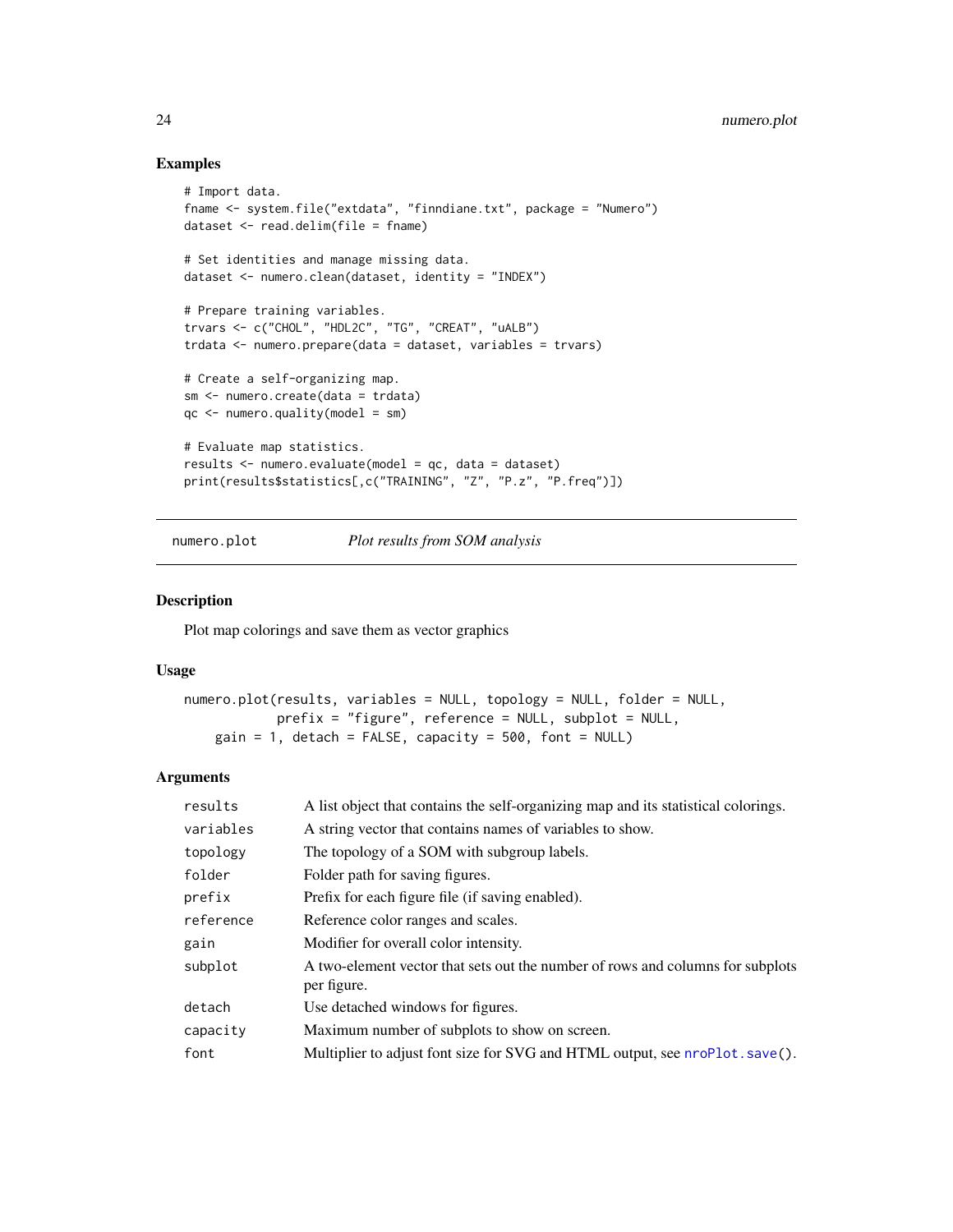#### <span id="page-24-0"></span>numero.plot 25

### Details

The input results must contain the output from cod[enumero.evaluate\(](#page-22-1)) or similar.

The input argument topology can be the topology of a SOM or with additional columns as in the output from [numero.subgroup\(](#page-27-1)).

The input argument reference follows the output format from [numero.evaluate\(](#page-22-1)).

Possible values for detach include "X11", "aqua", TRUE or FALSE. Using multiple figures may result in different behaviour in terminal vs. RStudio instances. The default behaviour is to create detached windows for each figure when the X11 display server is available (e.g. in Linux). To use detached windows in Mac, use the value "aqua". Setting detach = TRUE will use a more general approach, however, some systems may behave unpredictably. To create multiple figures that remain docked within the RStudio work window, set detach = FALSE.

If a destination folder is provided, all plots are saved in files without plotting them on screen.

# Value

The number of figures that were created.

#### Author(s)

Ville-Petteri Makinen

```
# Import data.
fname <- system.file("extdata", "finndiane.txt", package = "Numero")
dataset <- read.delim(file = fname)
# Set identities and manage missing data.
dataset <- numero.clean(dataset, identity = "INDEX")
# Prepare training variables.
trvars <- c("CHOL", "HDL2C", "TG", "CREAT", "uALB")
trdata <- numero.prepare(data = dataset, variables = trvars,
   batch = "MALE", confounders = c("AGE", "T1D_DURAT"))
# Create a self-organizing map.
sm <- numero.create(data = trdata)
qc <- numero.quality(model = sm)
# Evaluate map statistics for all variables.
stats <- numero.evaluate(model = qc, data = dataset)
# Plot map colorings.
numero.plot(results = stats)
```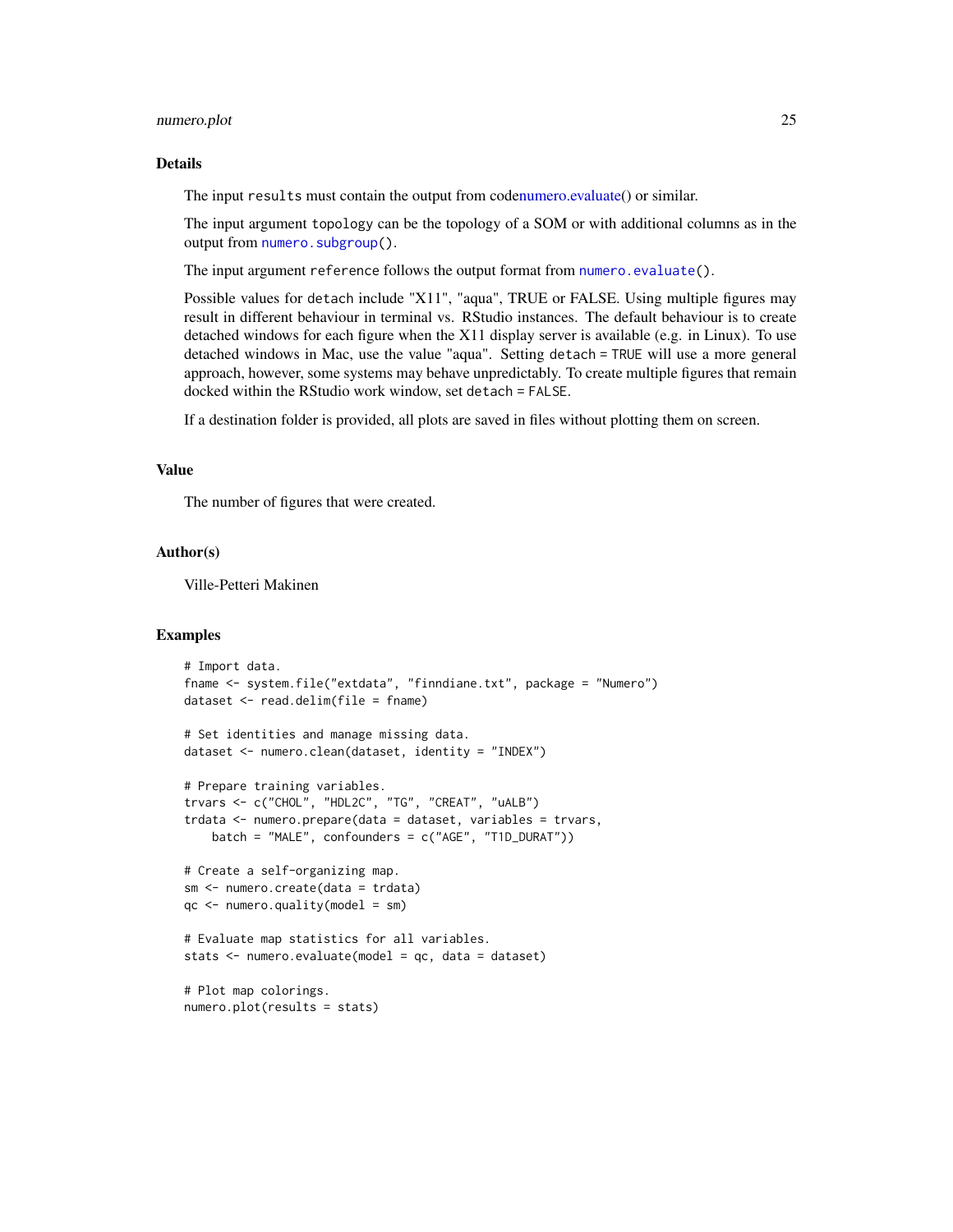<span id="page-25-0"></span>

# Description

Prepare training data by mitigating confounding factors and standardizing values.

#### Usage

```
numero.prepare(data, variables = NULL, confounders = NULL,
               batch = NULL, method = "standard", clip = 5.0,
       pipeline = NULL, undo = FALSE)
```
# Arguments

| data        | A matrix or a data frame.                                                         |
|-------------|-----------------------------------------------------------------------------------|
| variables   | A character vector of column names, see details.                                  |
| confounders | Names of columns that contain confounder data.                                    |
| batch       | The name of the column that contains batch labels.                                |
| method      | Method to standardize values, see <b>nroPreprocess()</b> .                        |
| clip        | Range for clipping extreme values in multiples of standard deviations.            |
| pipeline    | Processing parameters from a previous use of the function.                        |
| undo        | If true, standardization is reversed after adjusting for batches and confounders. |

# Details

We recommend first applying [numero.clean\(](#page-19-1)) to the full dataset, then selecting a subset for training using the input argument variables. This preserves any attributes that may be used in Numero functions.

If a previous pipeline is available, it overrides all processing parameters irrespective of other input arguments.

Due to safeguards against numerical instability, the standardized values may deviate slightly from the expected range (<0.1 percent error is typical).

Clipping of extreme values is applied only during the first round of standardization before adjustments for confounders. Therefore, the final output may contain values that exceed the threshold.

# Value

A matrix with the attributes 'pipeline' that contains the processing parameters and 'subsets' that contains row names divided into batches if batch correction was applied.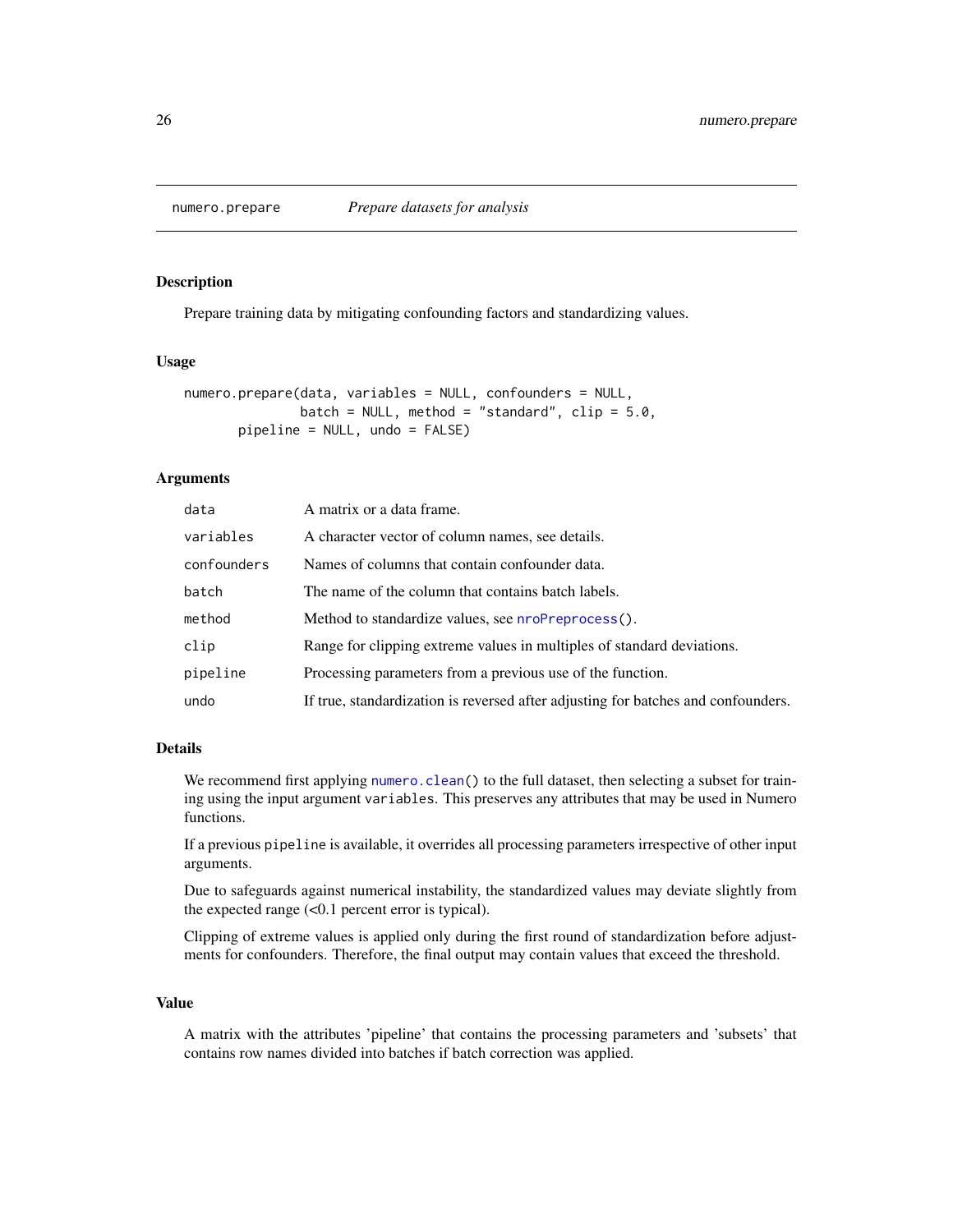# <span id="page-26-0"></span>numero.quality 27

#### Examples

```
# Import data.
fname <- system.file("extdata", "finndiane.txt", package = "Numero")
dataset <- read.delim(file = fname)
# Set identities and manage missing data.
dataset <- numero.clean(dataset, identity = "INDEX")
# Prepare training variables using default standardization.
trvars <- c("CHOL", "HDL2C", "TG", "CREAT", "uALB")
trdata <- numero.prepare(data = dataset, variables = trvars)
print(summary(trdata))
# Prepare training values adjusted for age and sex and
# standardized by rank-based method.
trdata <- numero.prepare(data = dataset, variables = trvars,
                         batch = "MALE", confounders = "AGE",
method = "tapered")
print(summary(trdata))
```
<span id="page-26-1"></span>numero.quality *Self-organizing map statistics*

#### Description

Assign new data points to map districts and calculate quality measures

#### Usage

```
numero.quality(model, data = NULL)
```
#### Arguments

| model | A list object that contains a self-organizing map (and a data layout). |
|-------|------------------------------------------------------------------------|
| data  | A matrix or a data frame.                                              |

#### Details

The input argument model must be in the the output format as returned by [numero.create\(](#page-21-1)).

# Value

A list with named elements: som contains the self-organizing map; layout contains the district assignments for data points; planes contains smoothed district averages of quality measures, see [nroAggregate\(](#page-1-1)) and [nroMatch\(](#page-9-1)); the element ranges contains the reference ranges to be used in [nroColorize\(](#page-2-1)); the element palette is the name of the colormap to be used for colorings; and statistics contains the output from [nroPermute\(](#page-10-1)).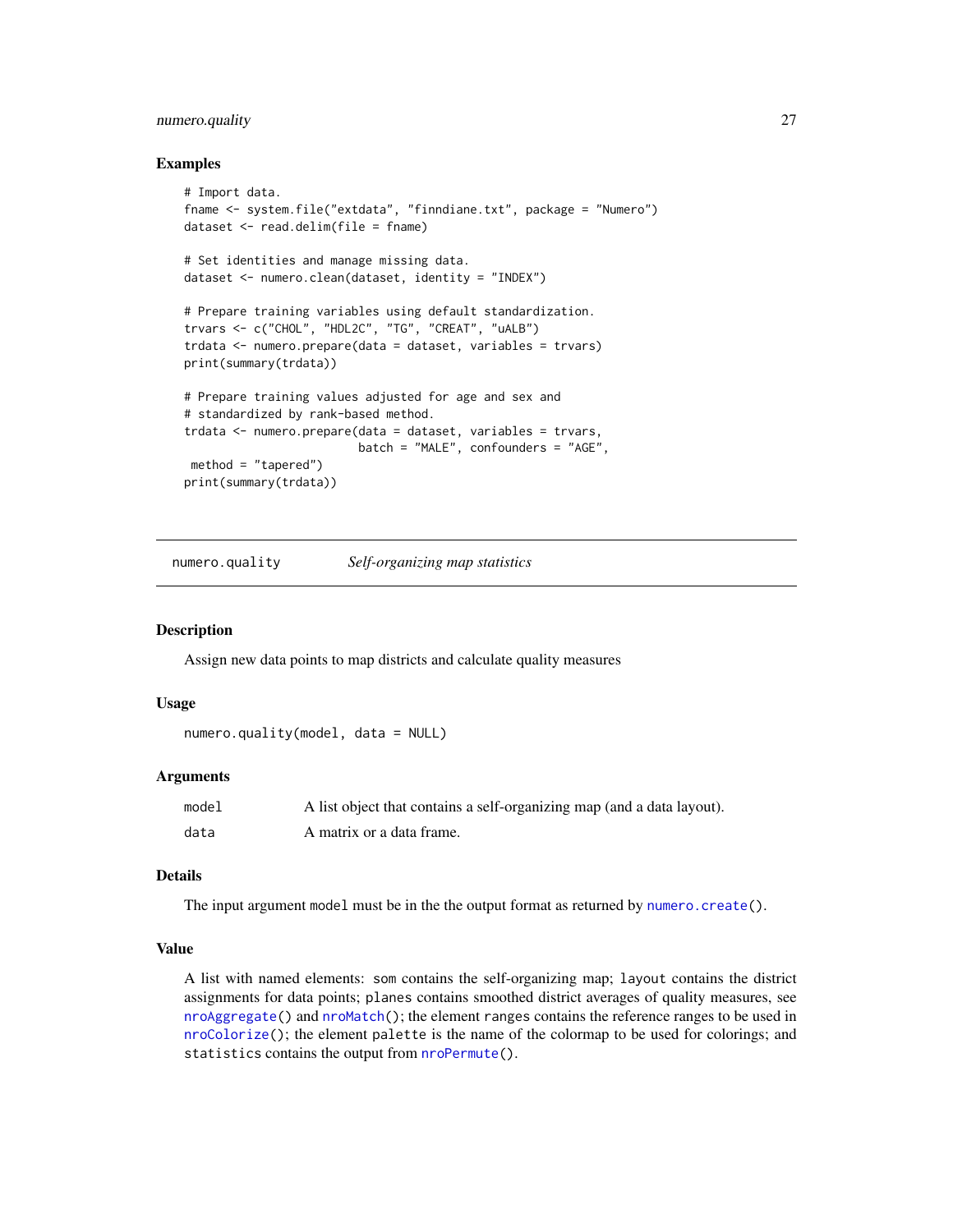# Examples

```
# Import data.
fname <- system.file("extdata", "finndiane.txt", package = "Numero")
dataset <- read.delim(file = fname)
# Set identities and manage missing data.
dataset <- numero.clean(dataset, identity = "INDEX")
# Prepare training variables.
trvars <- c("CHOL", "HDL2C", "TG", "CREAT", "uALB")
trdata <- numero.prepare(data = dataset, variables = trvars)
# Create a self-organizing map.
modl <- numero.create(data = trdata)
# Analyze map quality.
qc <- numero.quality(model = modl)
```
<span id="page-27-1"></span>numero.subgroup *Interactive subgroup assignment*

# Description

Plot self-organizing map colorings and let the user choose multi-district regions as subgroups

#### Usage

```
numero.subgroup(results, variables, topology = NULL, reference = NULL,
               gain = 1, detach = FALSE, capacity = 9, automatic = FALSE)
```
#### Arguments

| results   | A list object that contains the self-organizing map and its statistical colorings.                               |
|-----------|------------------------------------------------------------------------------------------------------------------|
| variables | A string vector that contains names of variables to show on screen.                                              |
| topology  | A SOM topology or the output from a previous subgrouping session.                                                |
| reference | Reference color ranges and scales.                                                                               |
| gain      | Modifier for overall color intensity.                                                                            |
| detach    | Use a detached window.                                                                                           |
| capacity  | Maximum number of subplots to show on screen.                                                                    |
| automatic | If greater than zero, automatic segmentation of the map is triggered, the value<br>sets the number of subgroups. |

<span id="page-27-0"></span>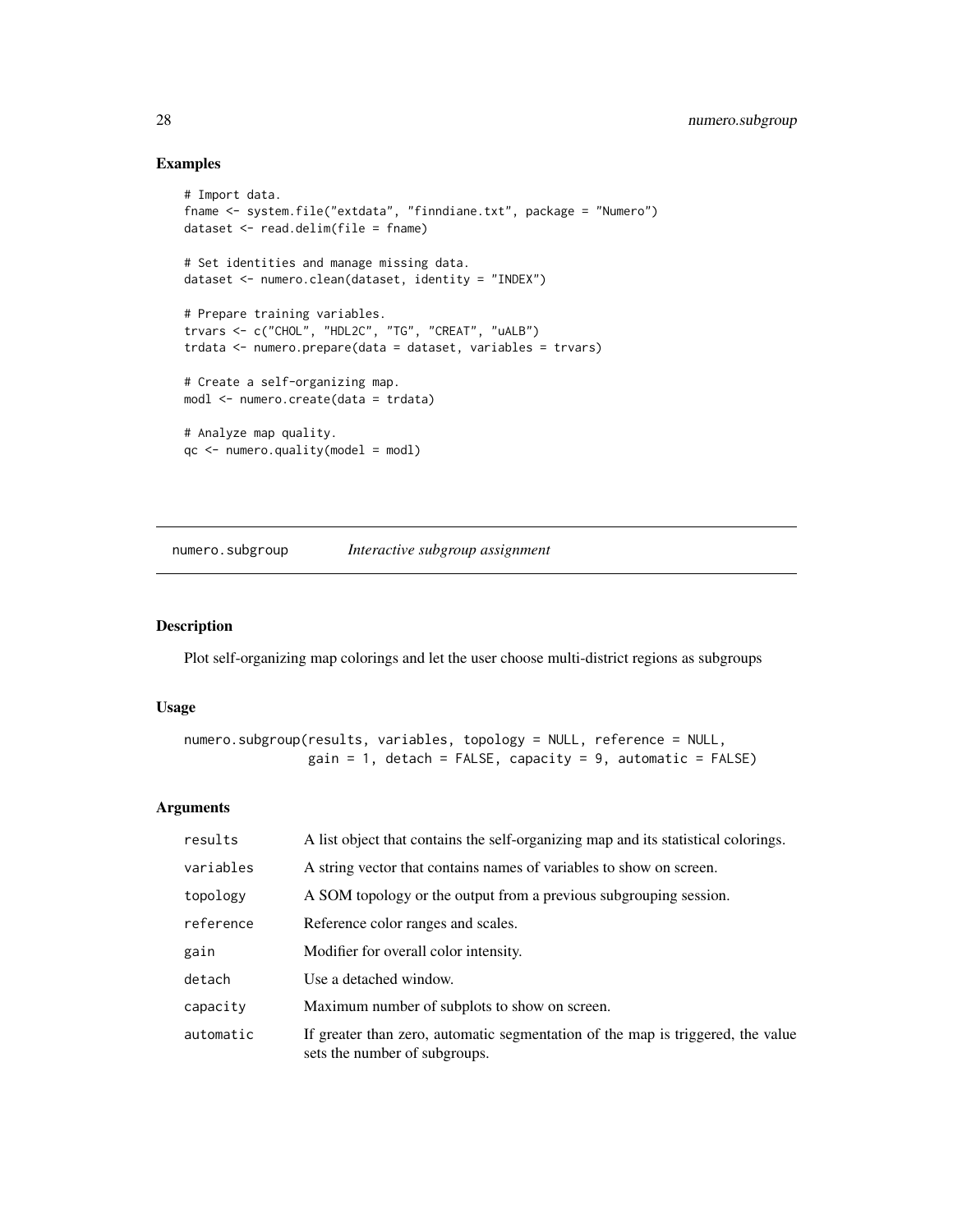#### <span id="page-28-0"></span>Details

The input results must contain the output from [numero.evaluate\(](#page-22-1)) or similar.

The input argument topology can be the structure of a SOM or with additional columns as in the output from [nroPlot\(](#page-11-1)).

The input argument reference follows the output format from [numero.evaluate\(](#page-22-1)).

Setting detach to FALSE will also clear all devices whenever the figure is refreshed. This may be inconvenient when using R from the terminal, for example; please see the help page of [numero.plot\(](#page-23-1)) for using a detached window device instead.

If any districts are left unmarked, they are automatically collected into a subgroup of their own. If automatic is set, user input is skipped.

# Value

A data frame similar to the format returned by [nroPlot\(](#page-11-1)).

#### Examples

```
# Import data.
fname <- system.file("extdata", "finndiane.txt", package = "Numero")
dataset <- read.delim(file = fname)
# Set identities and manage missing data.
dataset <- numero.clean(dataset, identity = "INDEX")
# Prepare training variables.
trvars <- c("CHOL", "HDL2C", "TG", "CREAT", "uALB")
trdata <- numero.prepare(data = dataset, variables = trvars)
# Create a self-organizing map.
sm <- numero.create(data = trdata)
qc < - numero.quality(model = sm)
# Evaluate map statistics for all variables.
stats <- numero.evaluate(model = qc, data = dataset)
# Define subgroups, uncomment to launch interactive window.
#elem <- numero.subgroup(results = stats, variables = trvars)
```
numero.summary *Summarize subgroup statistics*

#### Description

Estimates subgroup statistics after self-organizing map analysis

#### Usage

```
numero.summary(results, topology, data = NULL, capacity = 10)
```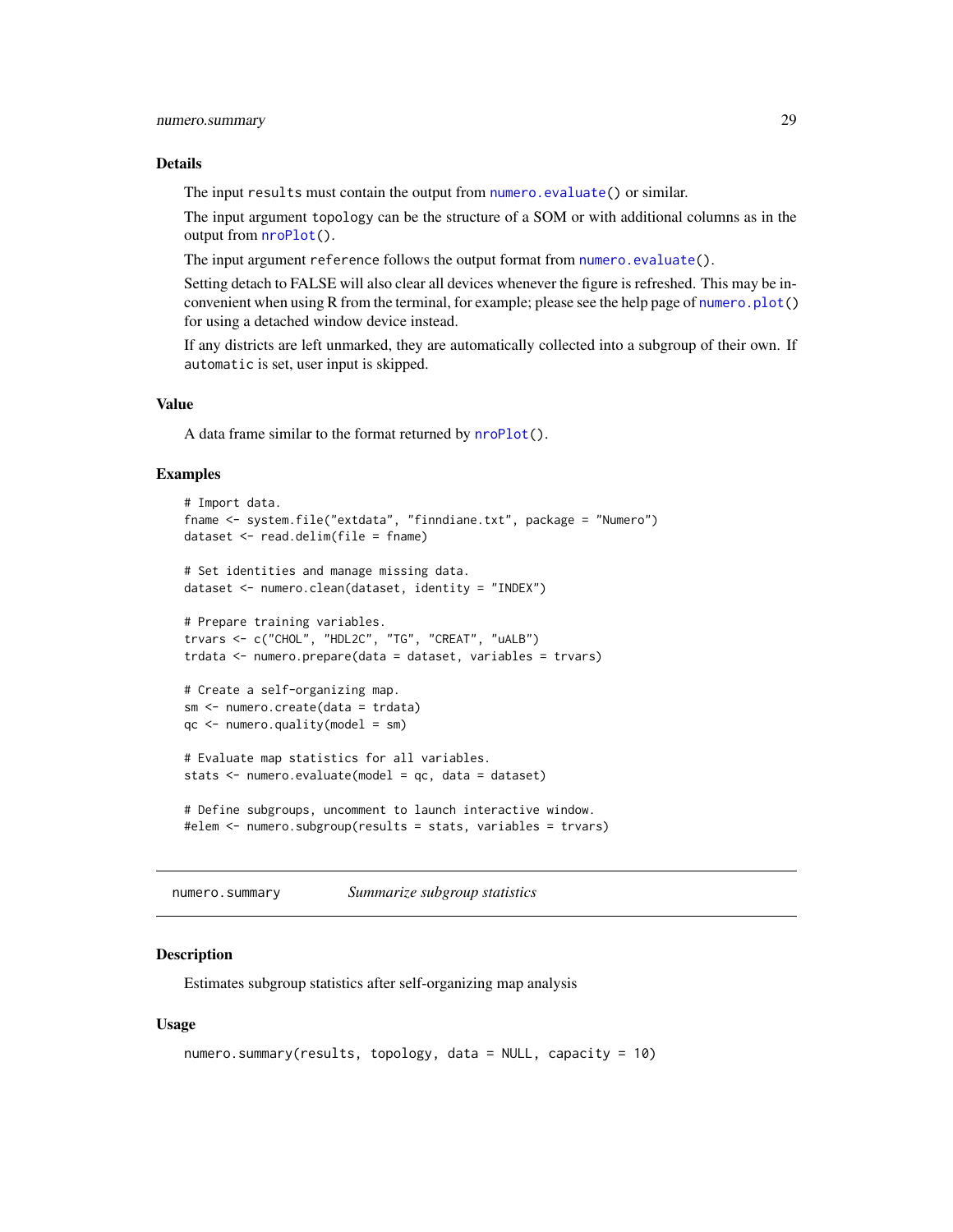#### <span id="page-29-0"></span>Arguments

| results  | A list object that contains the self-organizing map and its statistical colorings. |
|----------|------------------------------------------------------------------------------------|
| topology | A SOM topology with additional labels that indicate selected regions.              |
| data     | A matrix or a data frame.                                                          |
| capacity | Maximum number of subgroups to compare.                                            |

# Details

The input results must contain the output from [numero.evaluate\(](#page-22-1)) or similar.

The input argument topology must be a definition of a SOM with additional columns as in the output from [numero.subgroup\(](#page-27-1)).

The function first looks for row names in data that are also included in results. The rows are then divided into subgroups according to the district assignments in results and the region labels in topology.

#### Value

A data frame of summary statistics, see [nroSummary\(](#page-16-1)) for details. The data frame also contains additional information on which variables were used for the training of the SOM.

The attribute 'layout' is added to the output. It indicates the location on the map and the subgroup name and label for each data row that were included in the analysis.

# Author(s)

Ville-Petteri Makinen

```
# Import data.
fname <- system.file("extdata", "finndiane.txt", package = "Numero")
dataset <- read.delim(file = fname)
# Set identities and manage missing data.
dataset <- numero.clean(dataset, identity = "INDEX")
# Prepare training variables.
trvars <- c("CHOL", "HDL2C", "TG", "CREAT", "uALB")
trdata <- numero.prepare(data = dataset, variables = trvars)
# Create a self-organizing map.
sm <- numero.create(data = trdata)
qc \leq numero.quality(model = sm)
# Evaluate map statistics for all variables.
stats <- numero.evaluate(model = qc, data = dataset)
# Define subgroups.
x <- stats$planes[,"uALB"]
tops \leq which(x \geq quantile(x, 0.75, na.rm=TRUE))
```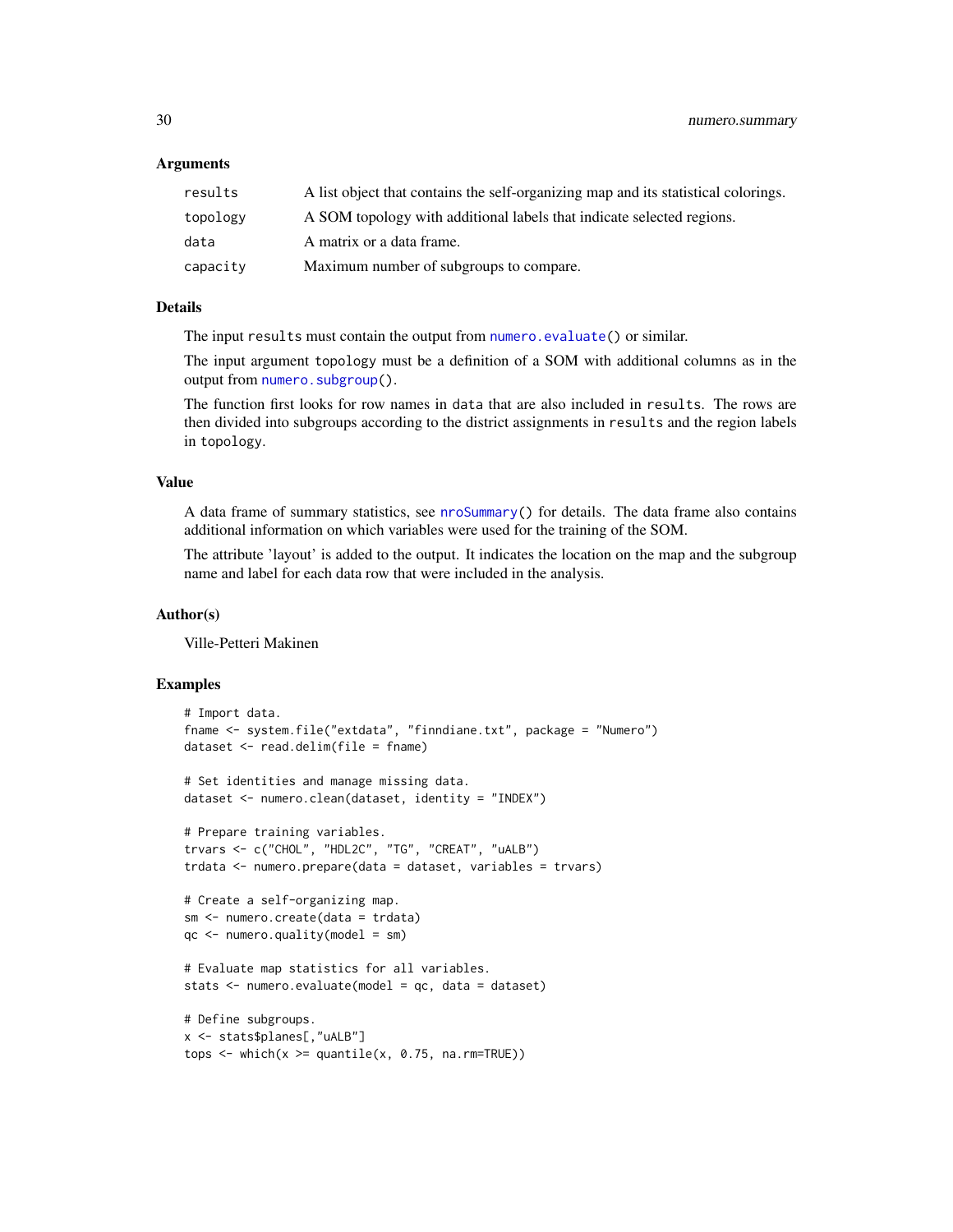# numero.summary 31

```
bottoms \leq which(x \leq quantile(x, 0.25, na.rm=TRUE))
elem <- data.frame(stats$map$topology, stringsAsFactors = FALSE)
elem$REGION <- "MiddleAlb"
elem$REGION[tops] <- "HighAlb"
elem$REGION[bottoms] <- "LowAlb"
elem$REGION.label <- "M"
elem$REGION.label[tops] <- "H"
elem$REGION.label[bottoms] <- "L"
```

```
# Compare subgroups.
cmp <- numero.summary(results = stats, topology = elem, data = dataset)
```